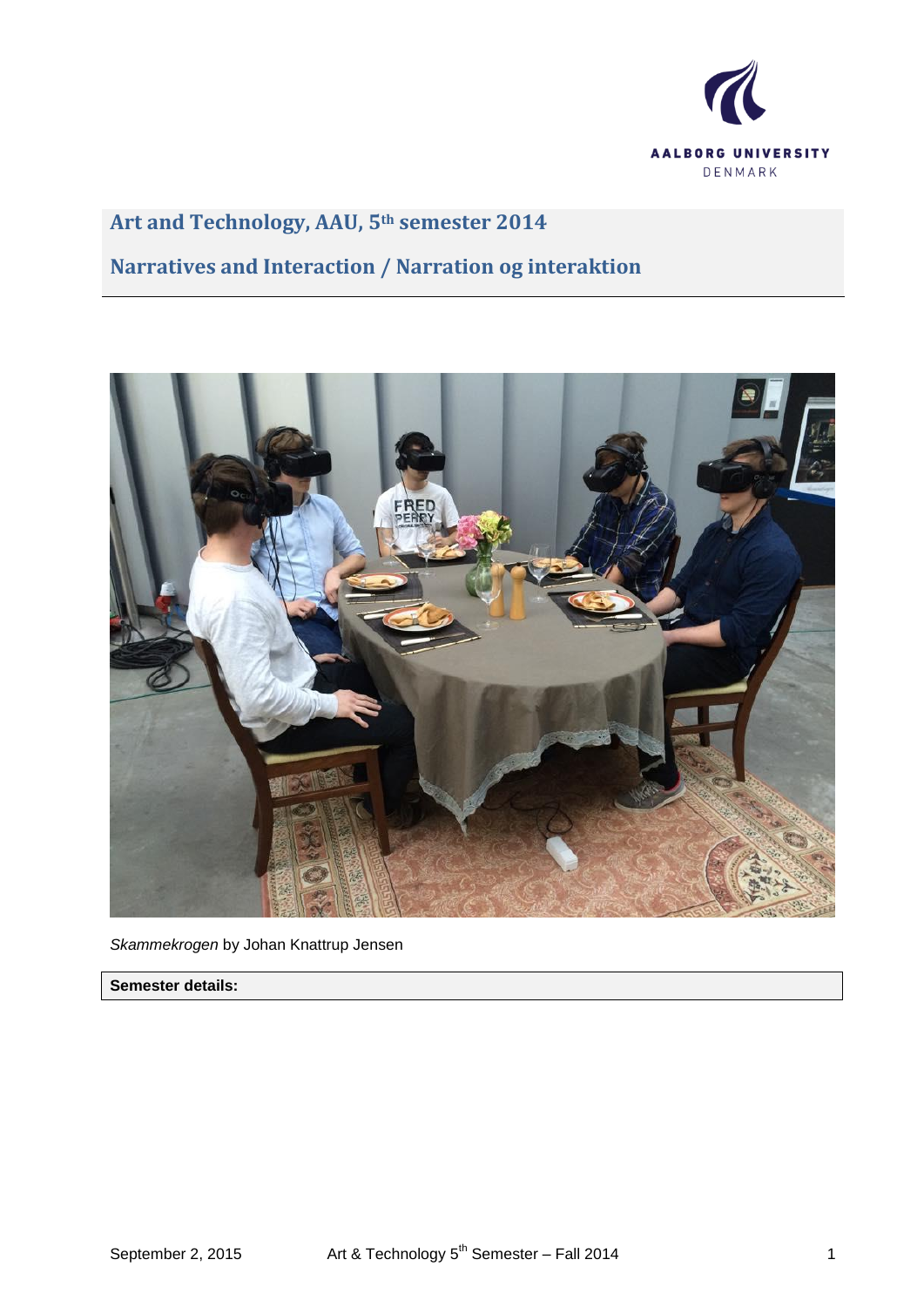

# **School: CAT**

**Study board: ArT & Technology**

**Study regulation: BA Study Program in Art & Technology, The Faculty of Humanities, AAU, September 2014.**

**Semester code: ArT5 – HSA160049**

**Study regulations code: HSA16121**

## **Narratives and Interaction**

The semester introduces the production and creation of narrative artefacts and universes with special emphasis on the integration of interactive narratives and physical stages. Understanding the logic that shapes the narrative aspects of culture production and artefacts is essential for designing compelling and interactive user experiences. The modules are informed by theoretical and practical courses and seminars concerning concept development for new media including interactive cinema, video editing, scripting, screenings, workshops and discussion. The semester projects provide opportunities to establish collaborative processes and projects with external partners and the city of Aalborg.

The semester consists of 4 modules:

**Module 15**: *Narratives and Interaction*, (15 ECTS). The module comprises the semester-project and the following courses supporting the semester-project (10 ECTS):

1. *Artistic and Academic Methodology V* (Participatory Methods). Course Coordinator Ståle Stenslie. (1 ECTS). Lectures and workshops. (Integration of the courses on Artistic and Academic Methodology and Manuscript).

2. *Narrativity, Dramaturgy and Media 1*: Narrative theories from literature, film, performance and new media. Course coordinator: Elizabeth Jochum (2 ECTS). Lectures, workshops and incourse assignments.

3. *Manuscript I*: Storyboards, playwrighting and authoring performance scores. Course Coordinator: Elizabeth Jochum (1 ECTS).

4. *Video Editing*: Video Camera, Projection and Live Performance. Course coordinator: Elizabeth Jochum. Lecturer: Thomas Busk. (1 ECTS)

**Module 16**: *Mixed Reality Technologies* (5 ECTS). Focuses on the technology needed to do your semester-projects. The module comprises the following courses:

1. Programming Multimedia Systems. Course coordinator: Palle Dahlstedt. Lecturers: Palle Dahlstedt. (2 ECTS).

**Module 17**: *Art-Based Research* (5 ECTS) is about concept development strategies and practice-based research. The module comprises the following courses:

1. 1. Art-Based Research: Theory and Practice. Course coordinator: Ståle Stenslie. Lecturers: Ståle Stenslie, Maria Cuevas. (2 ECTS).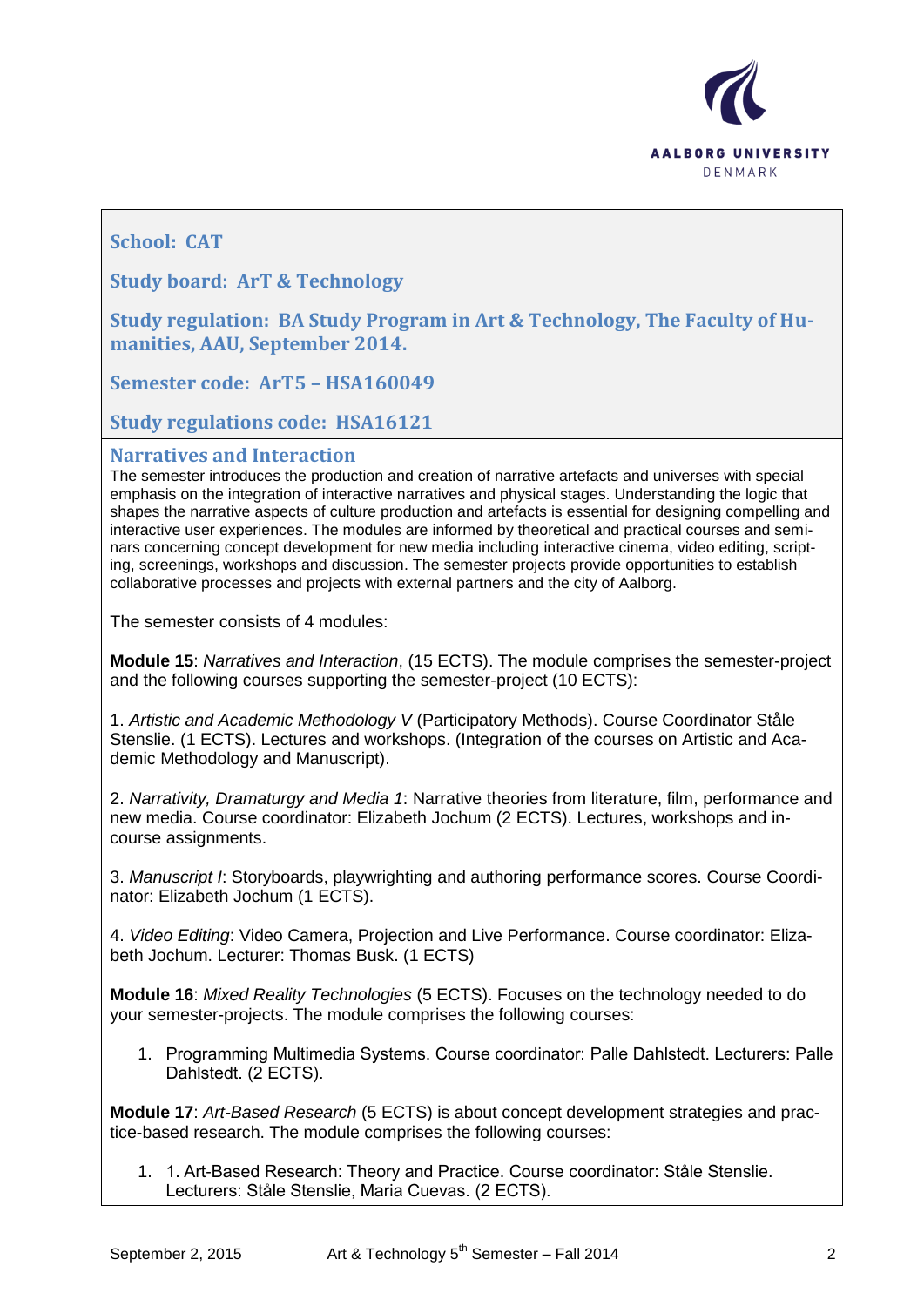

**Module 18** (Elective): *Multimedia Programming* (5 ECTS). The module comprises the following courses:

1. Multimedia Programming in Autonomous Art. Course coordinator: Lance Putnam. Lecturers: Lance Putnam, Elizabeth Jochum. (2 ECTS).

*OR* 

You can attend course(s) offered by other study programs. Both you will need to sign up for (contact the study counselors or Anne Nielsen for further information).

# **Narratives and Interaction / Narration og interaktion**

## **Semester Theme (2015):** *Intermedia Performance*

This semester will focus on narratives and interaction through intermedia performance. Students will develop new approaches for designing interactive performance spaces and working with live performers to restructure the performer and the viewer's experience. The semester project lies at the intersection of cinema, digital media, dramaturgy, dance and performance.

All students will participate in the creative and practical development of a live, intermedia performance. The performance will be open to the public and is schedule for

# **FRIDAY, DECEMBER 4th in THEATRE NORDKRAFT.**

All students will collaborate with Dansefytårn Nord and Theatre Nordkraft to develop interactive narratives for a live performance. The external collaboration will be supervised by Anamet Magven, Rikke Steen Mapstone and Elizabeth Jochum, and will include dancers from the *Unge På Vej* contemporary dance project. Through group projects, students will combine narrative, film, and interactive technologies to design responsive/interactive narrative universes and physical spaces for live performance. Teaching is organized in a series of workshops and related courses aimed at supporting project work. In addition to their individual contributions to group projects, all students will be assigned a role in the Production Team for the event/exhibition, which will take place on FRIDAY, DECEMBER 4<sup>th</sup> 2015 in THEATRE NORDKRAFT. Participation in the live event (including the production and technical rehearsals prior to the performance) is required for successful completion of the semester.

During the semester courses will teach you the theories, histories and practices of interactivity and narrativity in art and technology and intermedia performance. You will also be introduced to different technologies and artistic methods, including improvisation techniques and basic principles of stage design. You will learn to analyze, discuss, compare and apply aesthetic theories and methodologies such as intermediality, performance technology, and postdramatic theatre in relation to live performance.

| Semester coordi- | Elizabeth Jochum, KOM |
|------------------|-----------------------|
| nator:           | jochum@hum.aau.dk     |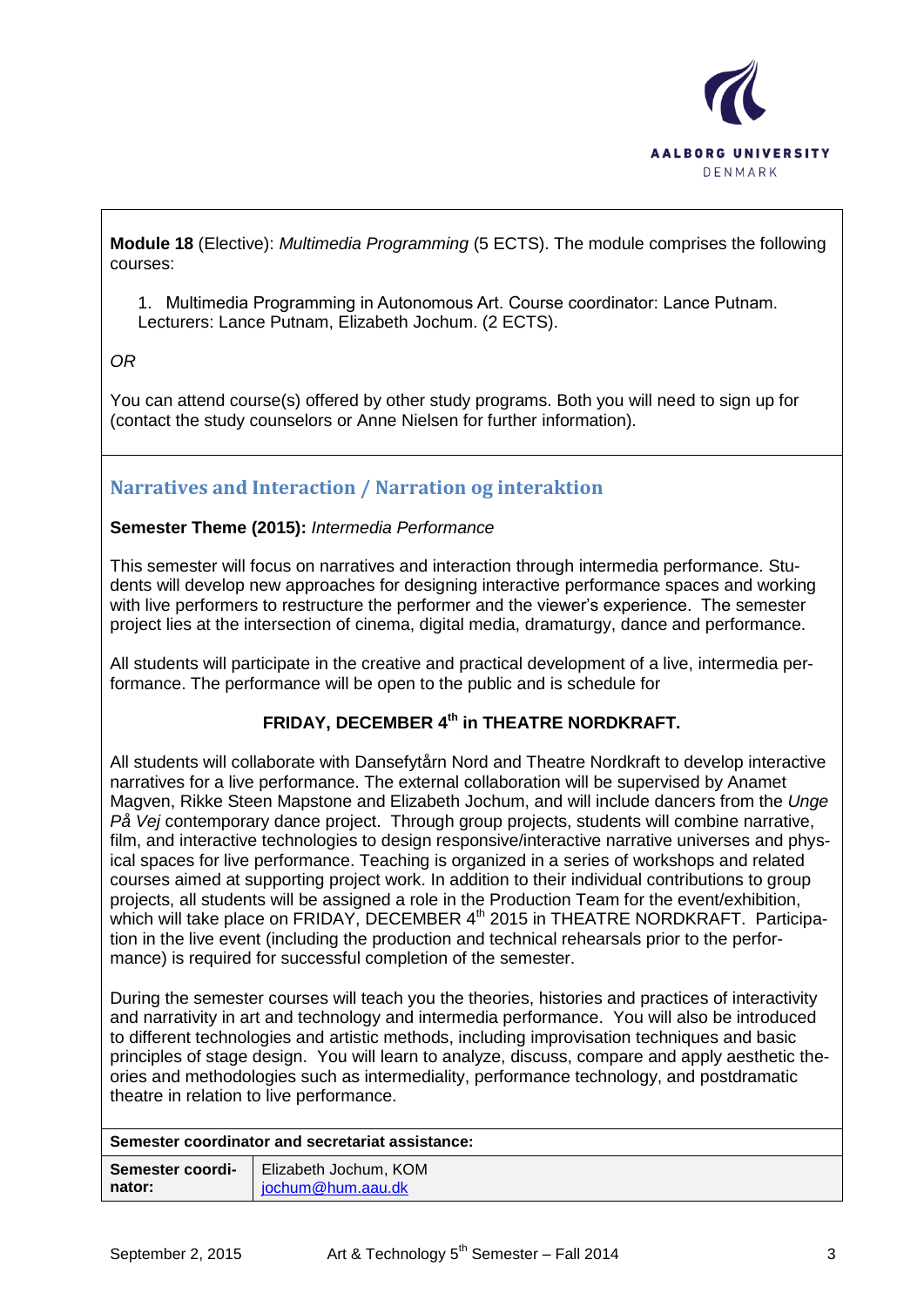

|                                                                                    |                                                                          | +45 52 23 09 02                                                                  |
|------------------------------------------------------------------------------------|--------------------------------------------------------------------------|----------------------------------------------------------------------------------|
| Secretariat:                                                                       |                                                                          | Anne Nielsen, KOM<br>amn@hum.aau.dk                                              |
|                                                                                    |                                                                          | +45 9940 9919                                                                    |
| <b>Supervisors:</b>                                                                |                                                                          | Elizabeth Jochum, KOM<br>jochum@hum.aau.dk                                       |
|                                                                                    |                                                                          | +45 52 23 09 02                                                                  |
|                                                                                    |                                                                          |                                                                                  |
|                                                                                    |                                                                          | <b>Module 15: Narratives and Interaction (15 ECTS)</b>                           |
| $\bullet$                                                                          |                                                                          | Artistic and Academic Methodology V (Participatory Methods)                      |
| $\bullet$<br>$\bullet$                                                             | Manuscript I                                                             | Dramaturgy and Media I                                                           |
| $\bullet$                                                                          | <b>Video Editing</b>                                                     |                                                                                  |
| Supervisors:                                                                       |                                                                          | Elizabeth Jochum                                                                 |
| Teaching staff:                                                                    |                                                                          | Elizabeth Jochum, KOM                                                            |
|                                                                                    |                                                                          | Falk Heinrich, KOM<br>Ståle Stenslie, KOM                                        |
|                                                                                    |                                                                          | Thomas T. Busk, MediaLab                                                         |
|                                                                                    |                                                                          | Module 16: Mixed Reality Technologies (5 ECTS)                                   |
|                                                                                    |                                                                          | Programming Multimedia Systems                                                   |
| Supervisors:                                                                       |                                                                          | Palle Dahlstedt, KOM<br>dahlstedt@hum.aau.dk                                     |
|                                                                                    |                                                                          | +45 20702102                                                                     |
| Teaching staff:<br>Palle Dahlstedt, KOM                                            |                                                                          |                                                                                  |
| Module 17: ArT-Based Research (5 ECTS)<br>Art-Based Research - theory and practice |                                                                          |                                                                                  |
| Supervisors:                                                                       |                                                                          | Ståle Stenslie, KOM                                                              |
|                                                                                    |                                                                          | stenslie@hum.aau.dk<br>+47 9056 2963                                             |
| Teaching staff:                                                                    |                                                                          | Ståle Stenslie, KOM                                                              |
|                                                                                    |                                                                          | Maria Cuevas, External                                                           |
| Module 18: Multimedia Programming (Elective) (5 ECTS)                              |                                                                          |                                                                                  |
| Multimedia Programming                                                             |                                                                          |                                                                                  |
| Supervisors:                                                                       |                                                                          | Lance Putnam, MT<br>lp@create.aau.dk                                             |
|                                                                                    |                                                                          | +45 9940 3609                                                                    |
| Teaching staff:                                                                    |                                                                          | Lance Putnam, MT, Elizabeth Jochum, KOM                                          |
| <b>Departments:</b>                                                                |                                                                          |                                                                                  |
| <b>KOM</b>                                                                         |                                                                          | Department of Communication and Psychology                                       |
| <b>AD</b>                                                                          |                                                                          | Department of Architecture, Design and Mediatechnology (Architecture and Design) |
| MT                                                                                 | Department of Architecture, Design and Mediatechnology (Mediatechnology) |                                                                                  |
| <b>BYG</b>                                                                         |                                                                          | Department of Civil Engineering                                                  |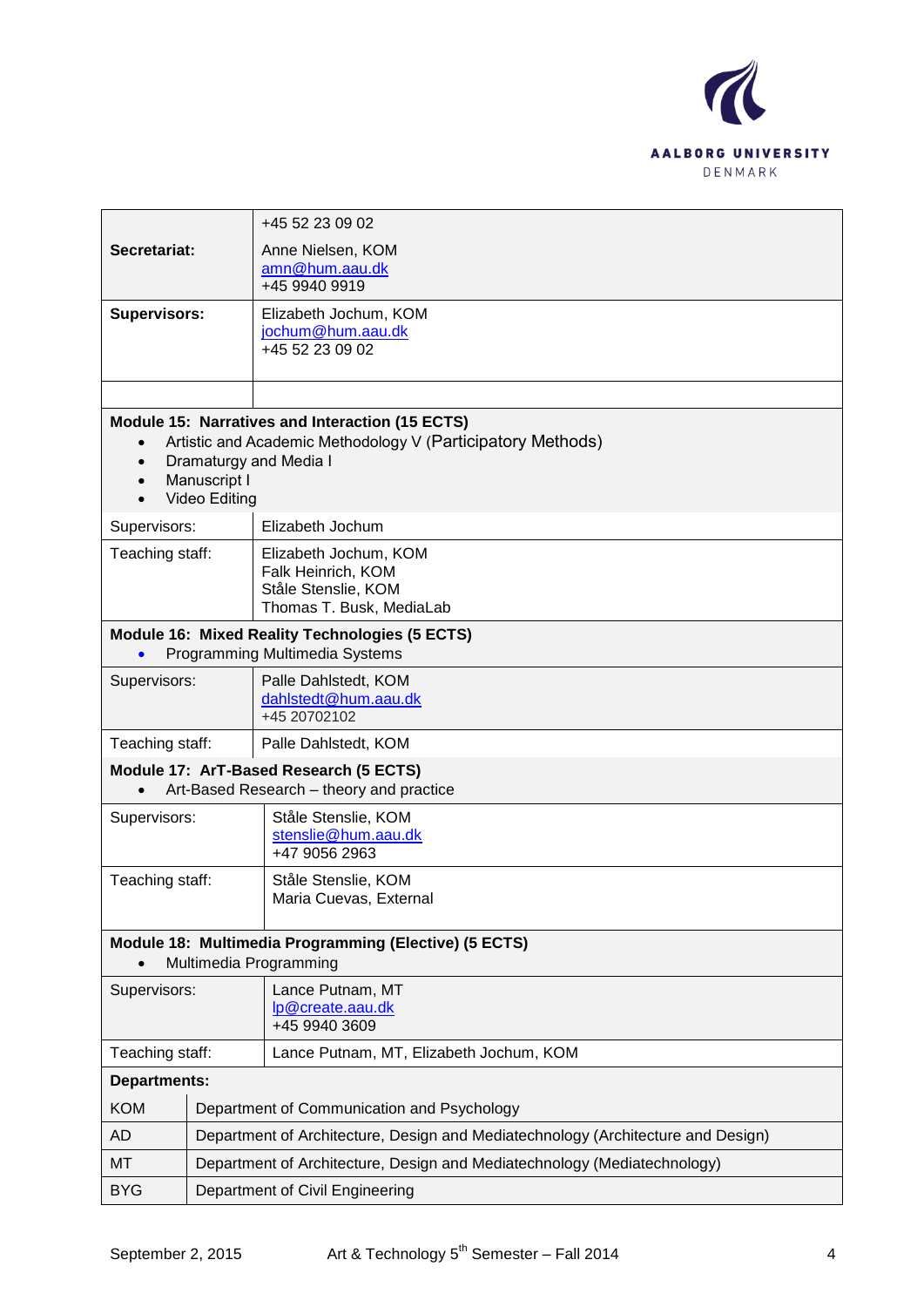

**Module title, ECTS credits and STADS code:** (from study regulations)

# **Module 15 Narratives and Interaction (Narration og interaction) (15 ECTS)**

# *HSA550027F*

| Location:                              | ArT5                                                                                                                                                                                                                                                                                                                                                                                                                                                                                                                                                                                                                                                                                                                                                                                                                                        |
|----------------------------------------|---------------------------------------------------------------------------------------------------------------------------------------------------------------------------------------------------------------------------------------------------------------------------------------------------------------------------------------------------------------------------------------------------------------------------------------------------------------------------------------------------------------------------------------------------------------------------------------------------------------------------------------------------------------------------------------------------------------------------------------------------------------------------------------------------------------------------------------------|
| <b>Study Board:</b>                    | ArT & Technology                                                                                                                                                                                                                                                                                                                                                                                                                                                                                                                                                                                                                                                                                                                                                                                                                            |
| Module coordina-<br>tor:               | Elizabeth Jochum, KOM<br>jochum@hum.aau.dk<br>+45 52 23 09 02                                                                                                                                                                                                                                                                                                                                                                                                                                                                                                                                                                                                                                                                                                                                                                               |
| <b>Method of work</b><br>and language: | Project work in groups.<br>English                                                                                                                                                                                                                                                                                                                                                                                                                                                                                                                                                                                                                                                                                                                                                                                                          |
| <b>Module contents:</b>                | The module introduces the production and creation of narrative artefacts and nar-<br>rative universes with special emphasis on the integration of interactive narratives<br>and physical stages. The module is supported by theoretical and practical courses<br>and seminars within concept development of narrative installations across a variety<br>of formats and new media, including interactive cinema, video editing, scripting,<br>archival research and databases. Furthermore, the module seeks to establish col-<br>laborative processes and projects with external partners.<br>Courses:<br>In connection with the module, courses may be offered within the following<br>areas:<br>$\Box$ Artistic and Academic Methodology V (Participatory Methods)<br>Dramaturgy and Media I<br>$\Box$ Manuscript<br>$\Box$ Video Editing |

## **Objectives**

The objective of Module 6: "Narratives and Interaction" is to introduce the students to problem areas and solutions in relation to the creation of artefacts and projects, in which different forms of structuring of narrative information plays a major role, i.e. interactive storytelling, collaborative narrative projects, hypertexts etc. The module comprises of theoretical and practical courses and seminars within narratology, (interactive) dramaturgy, understanding and creation of fictional universes, writing of manuscripts and storyboards.

During this module, students should acquire:

## Basic **knowledge** about

- $\Box$  central theories within narratology with special focus on narratives in interactive settings
- $\Box$  methods for the creation of narrative installations
- $\Box$  central theories within (inter/re-active) dramaturgy and performance design
- $\Box$  theories and methods of combining physical and digitally enhanced spaces
- $\Box$  artistic and technological strategies within performance design and performative events
- manuscripts and storyboards as central creation methods of narrative media installations
- $\Box$  artistic and academic methods of collaborations with external partners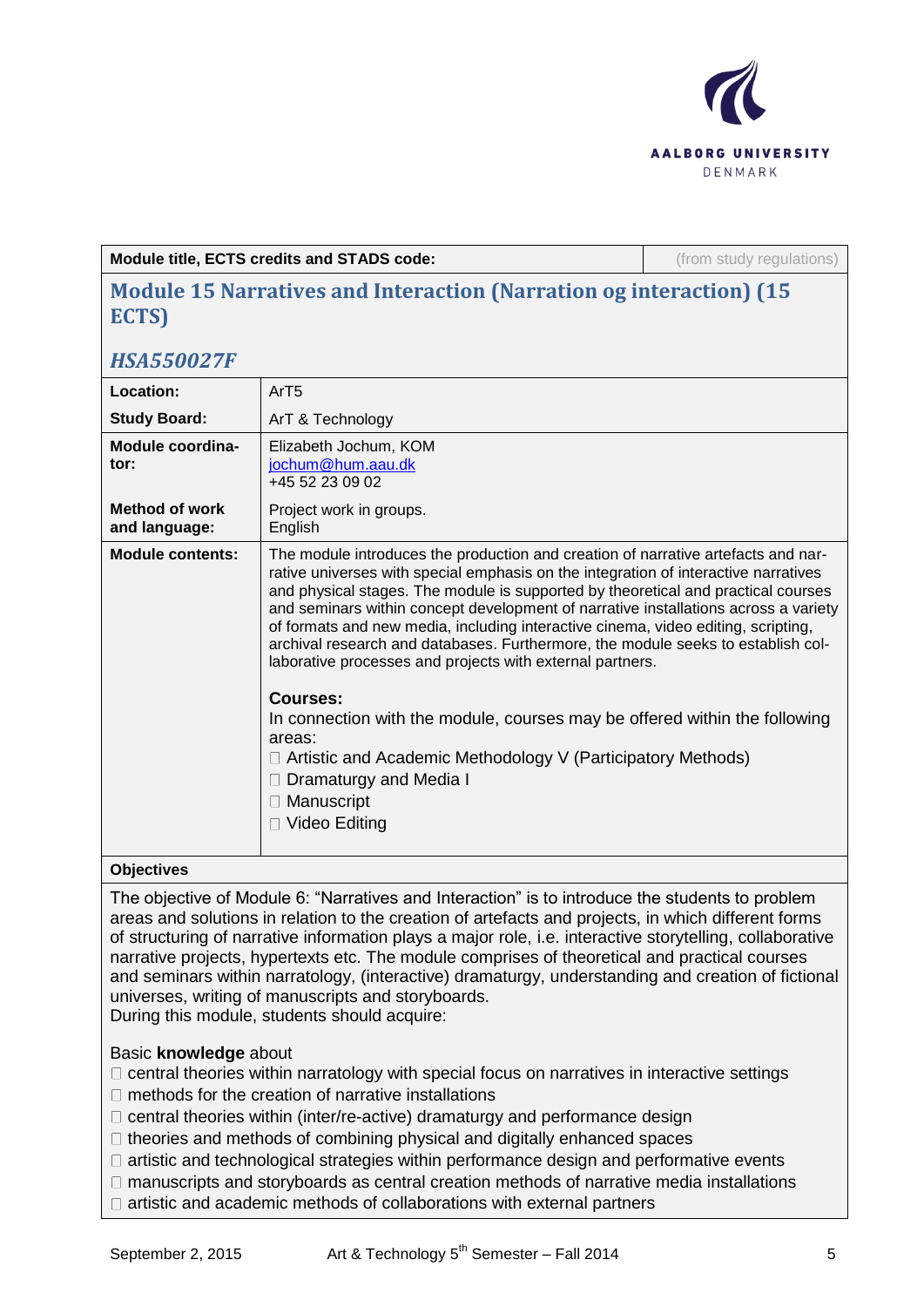

## **Skills** in

 $\Box$  identifying and formulating an artistic problem and/or theme within the field "Narratives and Interaction" and developing different artistic solutions (concepts) for a chosen problem/theme

 $\Box$  transforming basic knowledge and theories of narrativity and media technology into valid artistic concepts

 $\Box$  identifying dramaturgical challenges within interactive fiction and performance

 $\Box$  applying and implementing (interactive) dramaturgical models that combine physical and digitally enhanced spaces

 $\Box$  applying technological solutions in regard to interactive narratives and performance design

## **Competencies** in

 $\Box$  conceiving ideas and developing concepts of (interactive) narrative artefacts that combines physical and digital means of expression

 $\Box$  analyzing and constructing narrative artefacts and events that merge virtual and material spaces

 $\Box$  employing a number of digital performance technologies

 $\Box$  analyzing and creating manuscripts and storyboards in regard to re-/interactive story telling

 $\Box$  Contextualizing own artistic solutions (to state-of-art, socio-cultural requisites and consequences, art theoretical and aesthetic dimensions, etc.)

□ describing, analyzing, and documenting artistic design solutions on a professional level, and communicating this to external collaborative partners

The module is completed with: **Examination 15** 

## **Examination 15**

An internal combined written and oral examination in **Module 15: "Narratives and Interaction"**

The examination will take the form of a conversation between the student, the examiner and another internal examiner on the basis of the project report prepared by the student(s), which may be in the form of a report or portfolio as well as the product created by the student. The project exam will also address other content from the module courses. Form of examination: **b)**

**Number of pages**: the written work must not exceed 10 pages per student (15 pages in the case of individual reports).

**Duration of examination**: 20 minutes per student and 10 minutes for assessment and communication of grades per group, however, the duration of the examination is maximum 2 hours.

**Evaluation**: Grading according to the 7-point scale.

**Proportional weighting**: An aggregate grade is awarded for the artefact, the written and oral performances. The assessment results in an individual grade.

**Credits**: 15 ECTS

The written report, the product and the oral examination should demonstrate that the student has fulfilled the objectives outlined above.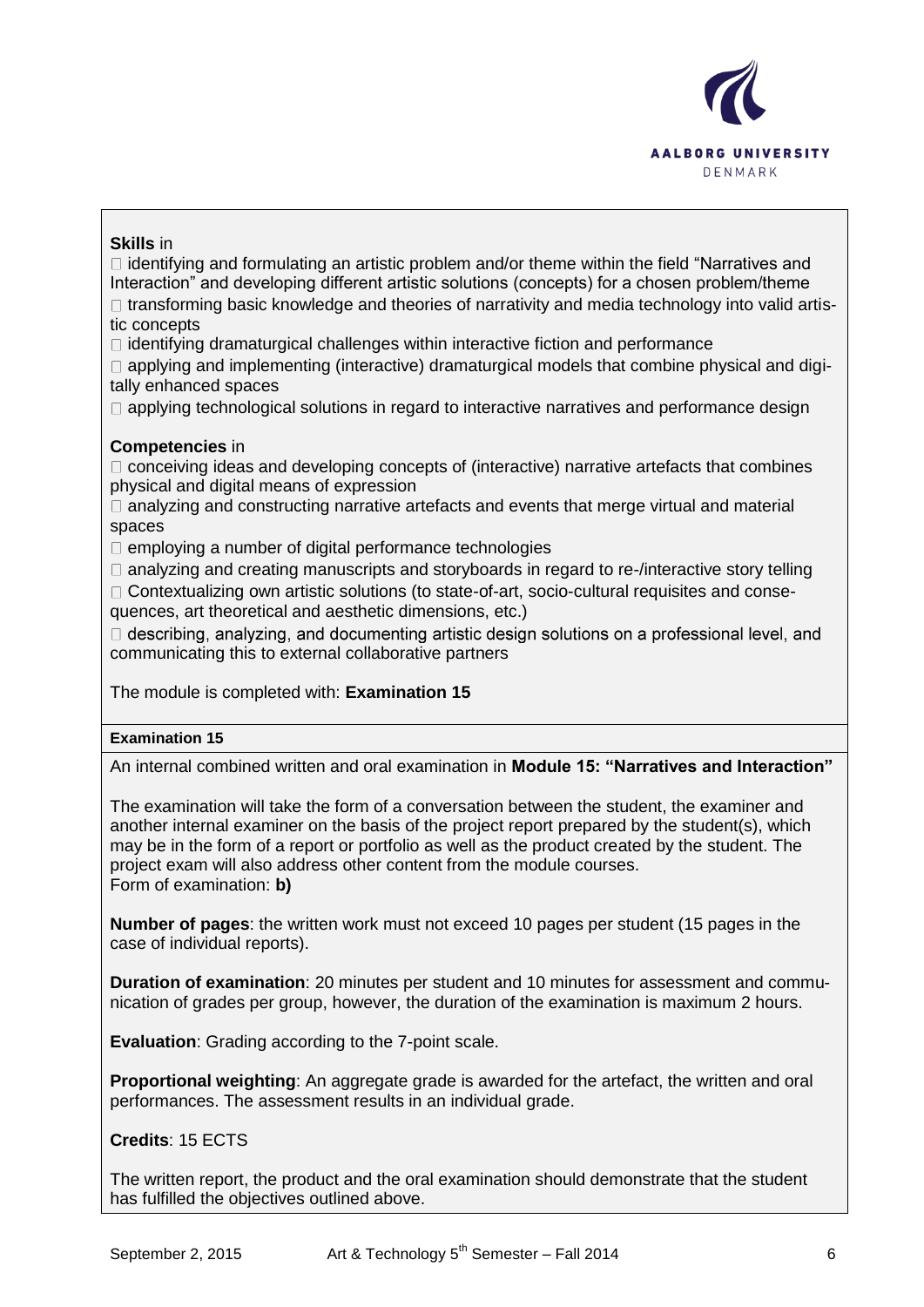

## **The dates for the oral evaluation are Week 3, January 12th to 22nd 2016.**

| Exam dates:              | Oral Evaluations are Week 3, January 18 <sup>th</sup> to 22 <sup>nd</sup> 2016 |
|--------------------------|--------------------------------------------------------------------------------|
| <b>Exhibition dates:</b> | FRIDAY, DECEMBER 4, 2015                                                       |
| Deadline:                |                                                                                |
| Hand-in date:            | THURSDAY 17 December 2015                                                      |
| To:                      | Anne Nielsen                                                                   |
| Scope and expectations:  |                                                                                |

### **Semester Theme**: Intermedia Performance

This semester will focus on narratives and interaction in intermedia performance. Students will develop new approaches for designing interactive performance spaces and working with live performers to restructure the performer and the viewer's experience. The semester project lies at the intersection of cinema, digital media, dramaturgy, dance and performance.

All students will participate in the creative and practical development of a live, intermedia performance. The performance will be open to the public and is schedule for

## **FRIDAY, DECEMBER 4th in THEATRE NORDKRAFT.**

### This LIVE PERFORMANCE IS THE FINAL EXHIBITION FOR ArT5.

Attendance and Participation is Mandatory.

#### **Semester Deliverables:**

Working in small groups (no more than 5 members to a group) you will design a narrative and an interactive performance, including a performance score. This performance will be created in the stages: 1) DE-VELOPMENT, 2) PITCH and 3) REALIZATION. There will be a chance to re-form groups or re-evaluate the design concepts following the development workshops based on feedback from the external collaborators and supervisor. Feedback will include technical feasibility, as well as aesthetic and thematic considerations. Groups are free to employ any variety or combination of media but they MUST meet all of the following criteria:

- 1. Narrative (this can be an original narrative or based on a pre-existing story, play, opera, poem, real-life event, historical event, myth, etc.).
- 2. Minimum three-minute film (original footage or animation, not only "recycled" or found footage. This may include real-time or live-generated video based on cameras or sensor data).
- 3. A body. (This can be a live body, multiple bodies, dis-embodies, bodies in remote locations, mediated or augmented body, etc, but there must be a *live human performer* incorporated in the piece).
- 4. Interactive or Responsive Component. (This may include the use of contact microphones on the stage, on dancers, EKG or electrocardiographic sensors or other bio-inspired sensors, haptic devices, motion tracking using the Kinect or other cameras/sensors, touch-technologies, video or projection mapping. The interactive component can be designed for the dancers, musicians, technical operators, the audience or any combination of these).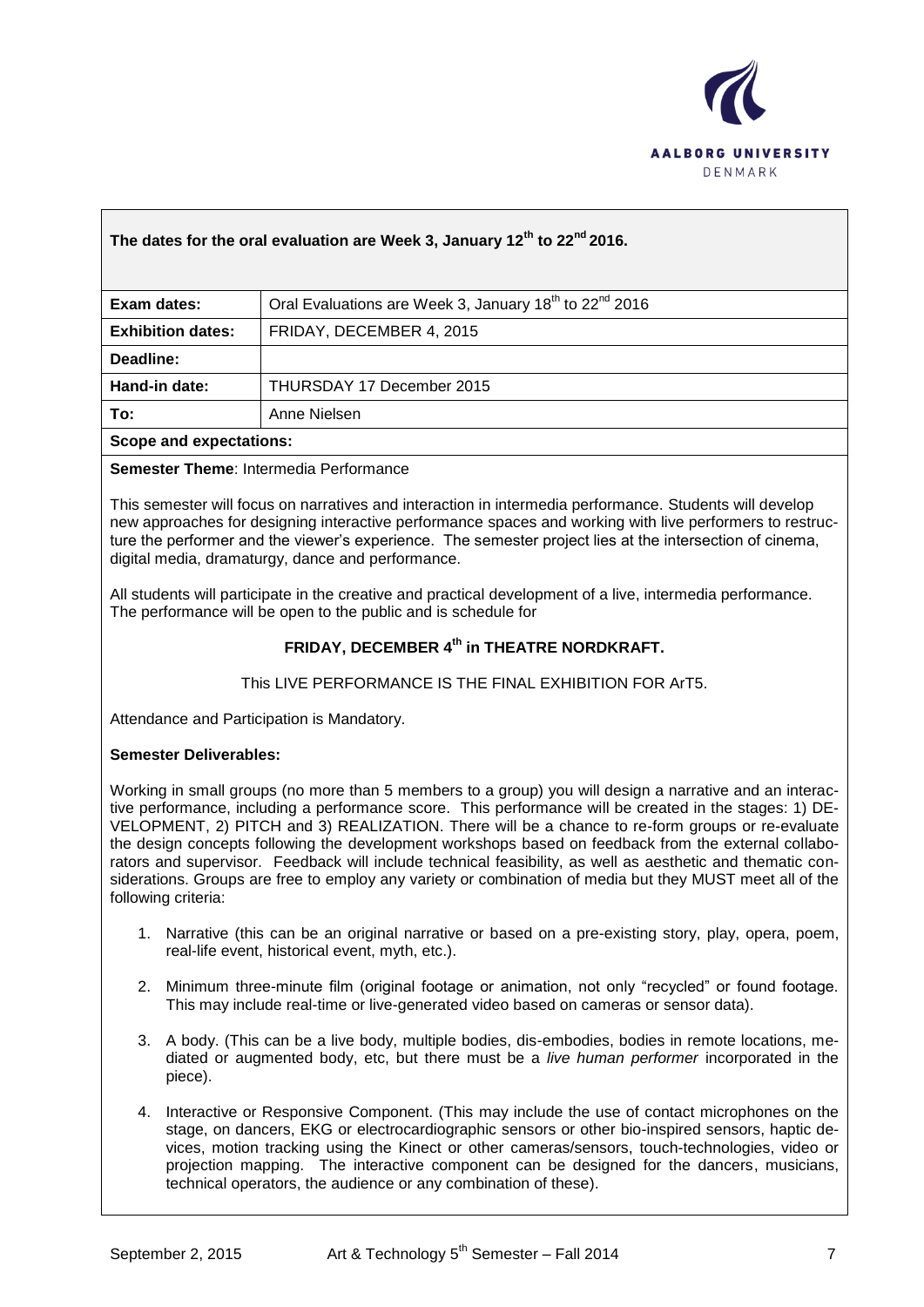

5. Sound score. (This may include silence but, as with Cage's *4:33*, each note/movement must be scored.)

### **Semester Reports**:

This semester, students will be divided into groups of four to five students and each group will work on a single project with the goal of creating a time-based art installation and/or performance to be included in the end-of-semester exhibition. The project reports will present your research in a particular area of investigation. They should clearly present the motivation, design, implementation, and analysis of the artwork. The report should include the following sections:

#### **Report Guideline**:

All reports should adhere to the following format:

#### ABSTRACT

A short paragraph summarizing the main aspects of the investigation---context, problem, results, and insights.

#### INTRODUCTION

This is where you set the context for your work. What is the big picture? What is the motivation for investigating this area?

#### PROBLEM STATEMENT

Here you concisely state what the problem is you are investigating. You may also present a hypothesis to be supported or rejected through your own experiments.

### BACKGROUND/ STATE-OF-THE-ART

This should contain previous work in the area you are investigating. This is of major importance in conducting any type of research, academic or otherwise. You should clearly identify antecedents and point out both the importance and shortcomings of each in relation to your own work. Always reference refutable sources (i.e., peer-reviewed journals, books, etc.) and, when possible, primary sources (i.e., the original author of the work) to avoid misinformation. Google and Wikipedia are okay only as starting points.

#### **DESIGN**

Here is where you outline your process of creation and the decisions you made along the way. Elaborate on and justify your artistic, aesthetic, and technical choices. Describe your experiment design.

#### IMPLEMENTATION

How was the final work constructed? Include overall system diagrams and exhibition arrangement. Detail the most important aspects of the implementation and place the rest in the appendix. One should be able to fully and unambiguously re-create your artwork based on the information in this section.

#### COLLABORATION

Describe what you learned from the collaboration with the external partners. Do nut summarize, but reflect on key learning outcomes: What were your initial assumptions about intermedia performance and contemporary dance at the start of the semester? How did these assumptions shift based on your experience with Dansefytårn? What challenges did you face when working in a performance context? Please include discussion of your role and involvement as a member of the production team. This should be independent from the discussion of your individual creative contribution and consider your involvement with the production process *as a whole*.

#### ANALYSIS

Was your work successful? Support this with experimental data. If you made an initial hypothesis, do your observations support or reject it?

### FUTURE WORK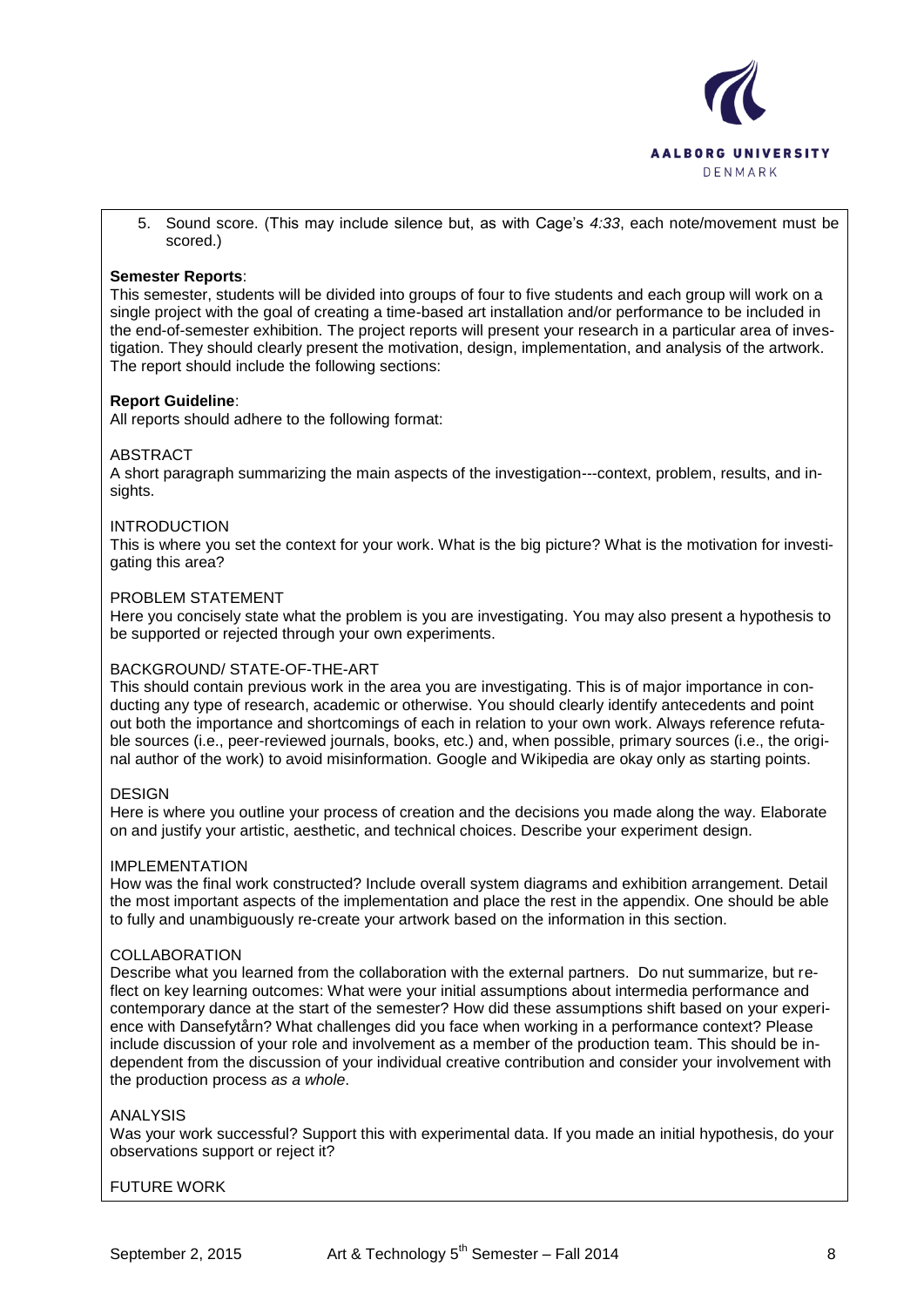

Is there anything you could have done better? How? If you were to develop this project more, what would you work on next?

### **CONCLUSION**

This is where you bring it all together. It is NOT simply a summary of what you have done---that is supplied by the abstract. You should connect all the dots and synthesize new insights here. What can others learn from this?

### **BIBLIOGRAPHY**

List of references following the Harvard referencing style.

#### APPENDIX

Include all data produced during your investigation. This can include experimentation/observation logs, transcriptions of interviews, survey data, source code, etc. Note that the main text can reference the information in this section.

All figures, tables, and images in the report must be labelled with a brief description and cited in the main text. You are also required to make a video documentation of the final artefact and hand it in with the report.

Three hard copies of the project report must be produced (one for the examiner, one for the censor and one for the department secretary and archiving purposes). The video and any other relevant digital media (e.g., images, sounds) should be provided on a CD/DVD and submitted with the printed report in a pocket inside the back cover.

All material in the report that is not the original creation of the students in the group must be properly acknowledged by using the Harvard referencing style. Failure to do this will be considered plagiarism and will lead to immediate failure and possibly also to expulsion from the program.

#### **Prerequisites for participation:**

### **Module activities (course sessions etc.)**

#### **Artistic and Academic Methodology V: Participatory Methods (1 ECTS)**

The purpose of the course is to introduce the student to theories and methods of conceptualizing, preparing and writing narratives and interactive content relevant for the semester theme. The course is made as a two day workshop. It takes a practice-based approach towards realizing an interactive art installation and/or concept.

| Lesson 1: | Lecture                                                                                                                                                                                                                                                                                                                                                                                                                                                                                                                                                                                                                                      |
|-----------|----------------------------------------------------------------------------------------------------------------------------------------------------------------------------------------------------------------------------------------------------------------------------------------------------------------------------------------------------------------------------------------------------------------------------------------------------------------------------------------------------------------------------------------------------------------------------------------------------------------------------------------------|
|           | AAM-1: Introduction to Interactivity and its Methods - How to Conceptualize, Textualize<br>and Implement Your Work of ArT.<br>How do we engage users through Art and Technology? How to use digital media and inte-<br>ractive storytelling to better engage users? The lecture will focus on interactive works of art<br>and how they engage users through interactivity. But how do we define interactivity? And<br>how to apply interactive Augmented Reality as a method to create better users experi-<br>ences, not just more complicated ones? An overview of different approaches of how ArT<br>works are implemented will be given. |
|           | Lecturer(s): Ståle Stenslie                                                                                                                                                                                                                                                                                                                                                                                                                                                                                                                                                                                                                  |
|           | Heim, Michael (1998) Virtual Realism. Oxford University Press.<br>Hauser, Jens (2008) Sk-Interfaces. Liverpool University Press.<br>Isaacs, Julian. Psycho-technology: Its Present & Future.<br>http://www.mindmodulations.com/resources/General-psychotech.html accessed August                                                                                                                                                                                                                                                                                                                                                             |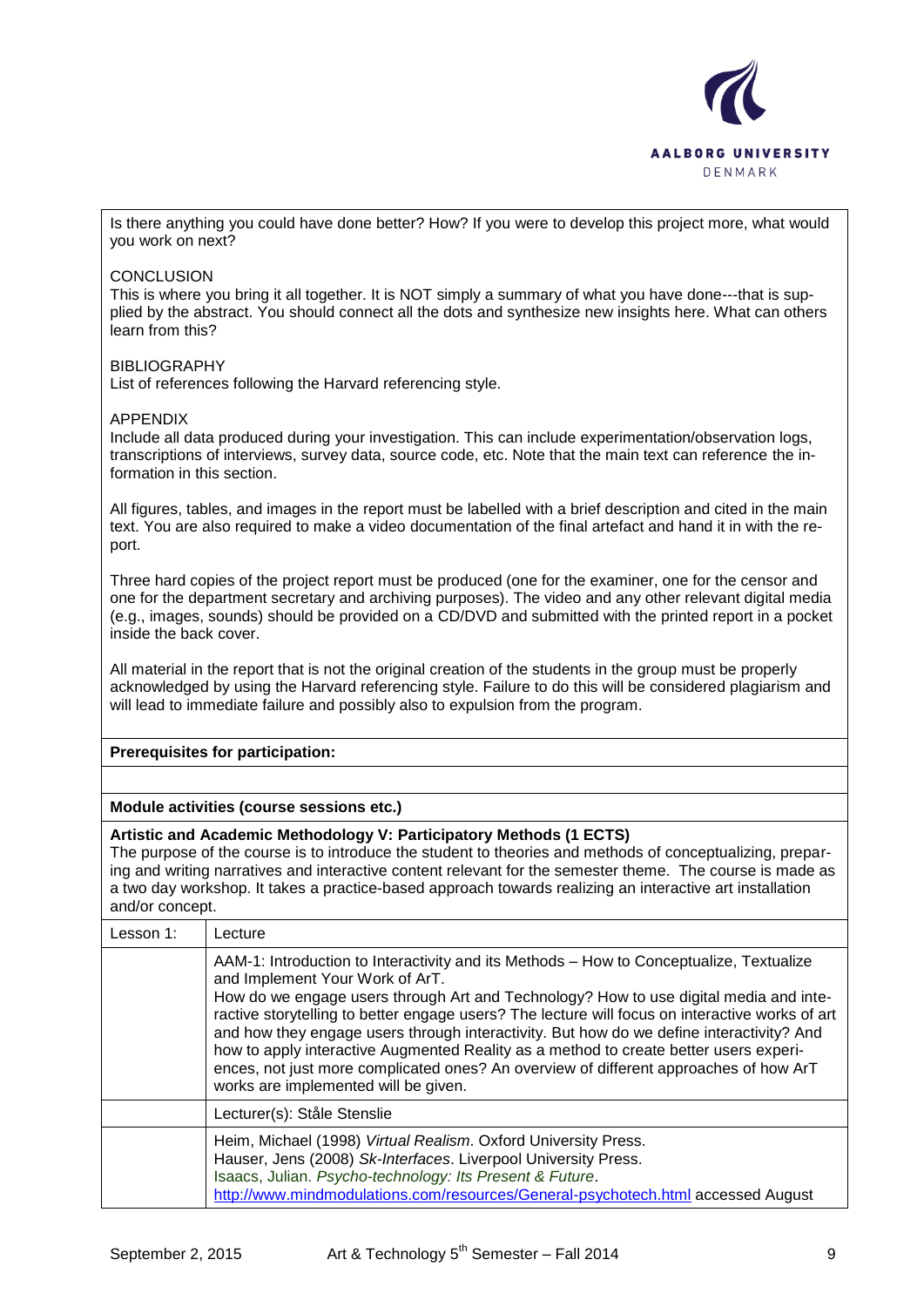

|           | 2013<br>Svanæs, Dag (2000) Understanding interactivity: steps to a phenomenology of human-<br>computer interaction. Ph.D. dissertation, NTNU, Norway.<br>http://www.idi.ntnu.no/~dags/interactivity.pdf accessed August 2013.<br>Stenslie, S. Virtual Touch. 2010. Page 232, section: 6.3.2.<br>Grau, Oliver (2003) Virtual Art - From Illusion to Immersion. The MIT Press.                                                                                                                                                                                                                                                                                            |
|-----------|-------------------------------------------------------------------------------------------------------------------------------------------------------------------------------------------------------------------------------------------------------------------------------------------------------------------------------------------------------------------------------------------------------------------------------------------------------------------------------------------------------------------------------------------------------------------------------------------------------------------------------------------------------------------------|
| Lesson 2: | Lecture                                                                                                                                                                                                                                                                                                                                                                                                                                                                                                                                                                                                                                                                 |
|           | AAM-2: AUGMENTED IMMERSION<br>What is immersion and how do we use it to create encompassing, even holistic user expe-<br>riences? The lecture will present and discuss some historical pieces, starting with media<br>archeological approaches, presenting the historical field of Virtual Reality onwards to con-<br>temporary means of creating Mixed and Augmented Realities. Basic technologies and<br>techniques of making AR experiences will be introduced. All students are asked to bring<br>their own Smartphone.<br>Assignment: Present one example of immersive art from Grau's book, or an Augmented<br>Reality piece by your choice. Length: max 1. Page. |
|           | Lecturer: Ståle Stenslie                                                                                                                                                                                                                                                                                                                                                                                                                                                                                                                                                                                                                                                |
|           | Benford, Steve & Giannachi, Gabriella (2011) Performing Mixed Reality. MIT Press.                                                                                                                                                                                                                                                                                                                                                                                                                                                                                                                                                                                       |
| Lesson 3: | Lecture and Workshop                                                                                                                                                                                                                                                                                                                                                                                                                                                                                                                                                                                                                                                    |
|           | AAM-3: CONCEPT: AUGMENTING YOUR STORY<br>The lecture will be held as a workshop where the various groups develop a concept with a<br>storyboard for presentation and discussion in class.<br>Assignment: Groupwise prepare a storyboard with a technique of your choice. Present and<br>discuss in class.<br>Assignment: realize your storyboard project and document it                                                                                                                                                                                                                                                                                                |
|           | Lecturer: Ståle Stenslie                                                                                                                                                                                                                                                                                                                                                                                                                                                                                                                                                                                                                                                |
|           | set and recommended readings                                                                                                                                                                                                                                                                                                                                                                                                                                                                                                                                                                                                                                            |
|           | slides and other resources                                                                                                                                                                                                                                                                                                                                                                                                                                                                                                                                                                                                                                              |
| Lesson 4: | Workshop                                                                                                                                                                                                                                                                                                                                                                                                                                                                                                                                                                                                                                                                |
|           | AAM-4: Final Presentation<br>Each group will present their final AR work in class for discussion and critique.                                                                                                                                                                                                                                                                                                                                                                                                                                                                                                                                                          |
|           | Lecturer: Ståle Stenslie                                                                                                                                                                                                                                                                                                                                                                                                                                                                                                                                                                                                                                                |
|           | set and recommended readings                                                                                                                                                                                                                                                                                                                                                                                                                                                                                                                                                                                                                                            |
|           |                                                                                                                                                                                                                                                                                                                                                                                                                                                                                                                                                                                                                                                                         |
|           | Narrativity, Dramaturgy and Media I (3 ECTS)                                                                                                                                                                                                                                                                                                                                                                                                                                                                                                                                                                                                                            |
| Lesson 1: | Lecture and in-class assignment                                                                                                                                                                                                                                                                                                                                                                                                                                                                                                                                                                                                                                         |
|           | NDMI-1 Narrative & Storytelling from the Birth of Tragedy to the Death of the Author<br>This course introduces students to the theory and study of narrative and narrative struc-<br>ture. Special focus will be given to literary theory and how these concepts translate to film<br>theory and visual art theory, and how they influence dramaturgies across different fields.                                                                                                                                                                                                                                                                                        |
|           | Lecturer(s): Elizabeth Jochum                                                                                                                                                                                                                                                                                                                                                                                                                                                                                                                                                                                                                                           |
|           | <b>REQUIRED READING</b><br>Poetics (Aristotle)<br>"Death of the Author" "From Work to Text" (Roland Barthes)                                                                                                                                                                                                                                                                                                                                                                                                                                                                                                                                                            |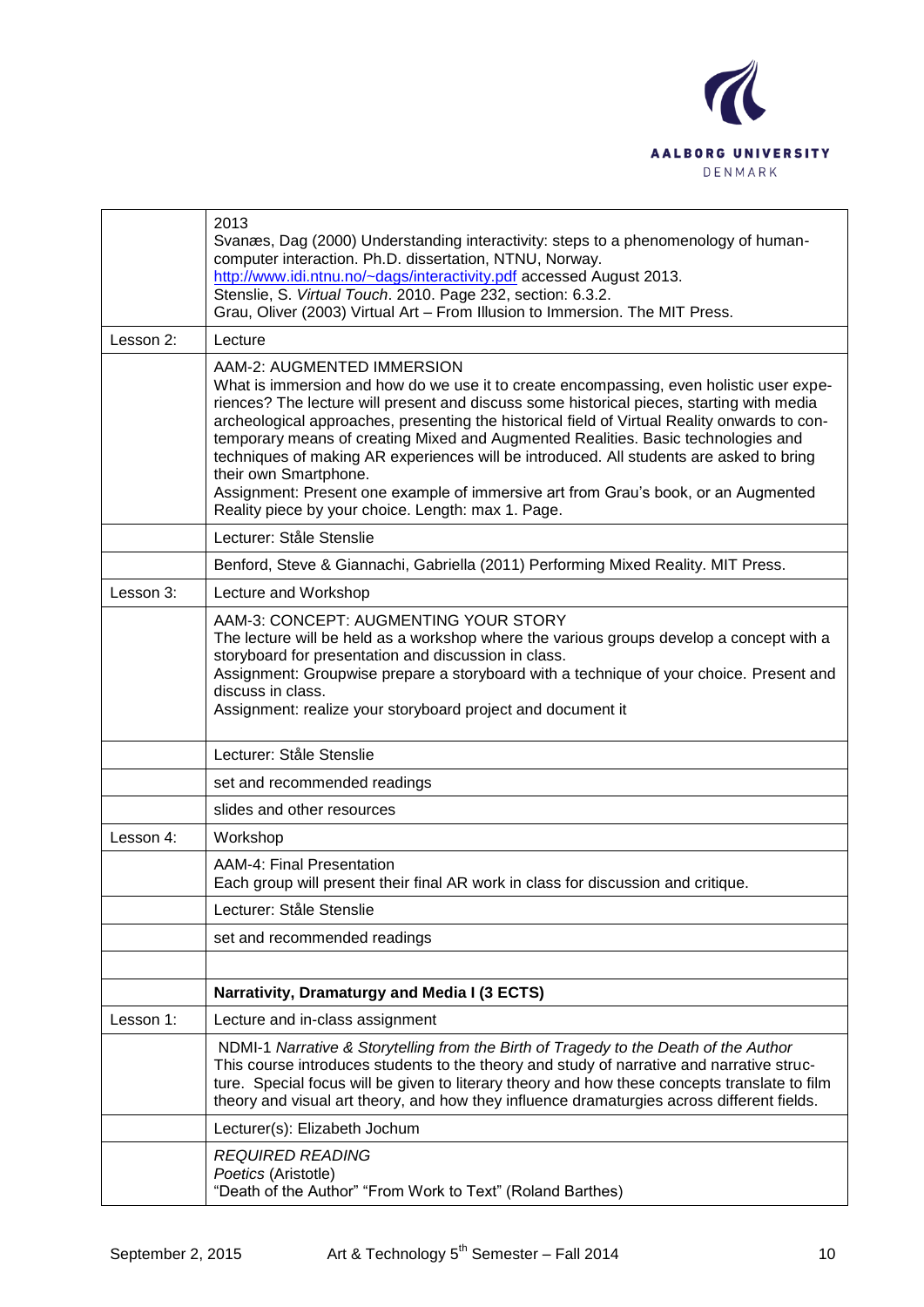

|           | "Ricoeur on Time and Narrative" (William Dowling)                                                                                                                                                                                                                                                                                                                                                                       |
|-----------|-------------------------------------------------------------------------------------------------------------------------------------------------------------------------------------------------------------------------------------------------------------------------------------------------------------------------------------------------------------------------------------------------------------------------|
| Lesson 2: | Workshop                                                                                                                                                                                                                                                                                                                                                                                                                |
|           | NDMI-2 Workshop: Improvisation and Dance                                                                                                                                                                                                                                                                                                                                                                                |
|           | Students will learn methods in improvisation and creative techniques for conceptualizing<br>and staging devised work for the stage and intermedia performance. Special focus will be<br>given to understanding how choreographers work with kinesics, context, and multimedia in<br>the adaptation/staging of narratives.                                                                                               |
|           | Readings: TBA                                                                                                                                                                                                                                                                                                                                                                                                           |
|           | Lecturer(s): Elizabeth Jochum and Anamet Magven                                                                                                                                                                                                                                                                                                                                                                         |
| Lesson 3: | Workshop                                                                                                                                                                                                                                                                                                                                                                                                                |
|           | Workshop: Improvisation and Storytelling                                                                                                                                                                                                                                                                                                                                                                                |
|           | Students will learn methods in improvisation and creative techniques for conceptualizing<br>and staging devised work for the stage and intermedia performance.                                                                                                                                                                                                                                                          |
|           | Lecturer(s): Elizabeth Jochum and Anamet Magen                                                                                                                                                                                                                                                                                                                                                                          |
|           | Readings: Mapping Intermediality in Theatre and Performance (Bay Cheng)                                                                                                                                                                                                                                                                                                                                                 |
| Lesson 4: | Workshop                                                                                                                                                                                                                                                                                                                                                                                                                |
|           | NDMI 4: Interactive narratives: pitch, manuscript and storyboarding for Intermedia Perfor-<br>mance<br>On the basis of the student groups' specific story world ideas, the groups will produce,<br>present and discuss pitch documents, manuscripts and storyboards for the semester pro-<br>ject.                                                                                                                      |
|           | Exercise: The student groups have to prepare a pitch documents prior to the workshop and<br>present it at the workshop. During the workshop, the students will work with manuscript<br>and storyboarding techniques relevant to their projects.                                                                                                                                                                         |
|           | <b>Required Readings:</b><br>On Defining Visual Narratives (Sherline Pimenta, Ravi Poovaiah)<br>Surrogate Stages: Theatre, Performance and the Challenge of New Media (Balme)                                                                                                                                                                                                                                           |
|           | Lecturer(s): Elizabeth Jochum                                                                                                                                                                                                                                                                                                                                                                                           |
| Lesson 5: | Lecture                                                                                                                                                                                                                                                                                                                                                                                                                 |
|           | NDMI-5: Interactivity and Dramaturgy<br>The lecture introduces, firstly, relevant notions of interaction and interactivity, secondly,<br>various dramaturgical models of interactive narratives and, thirdly, work methods such as<br>pitch, manuscript and storyboarding relevant for interactive narratives.<br>Assignment:<br>Each group has to prepare and present at the following lecture (no 6) a pitch document |
|           | that conveys the group's idea of an interactive narrative of your choosing.<br>Mandatory readings:<br>Ryan, Marie-Laure, 2001. Narrative as Virtual Reality. Baltimore: John Hopkins University<br>Press (chapter 3, 7, 8)<br>(available as e-book via Auboline)                                                                                                                                                        |
|           | further readling:                                                                                                                                                                                                                                                                                                                                                                                                       |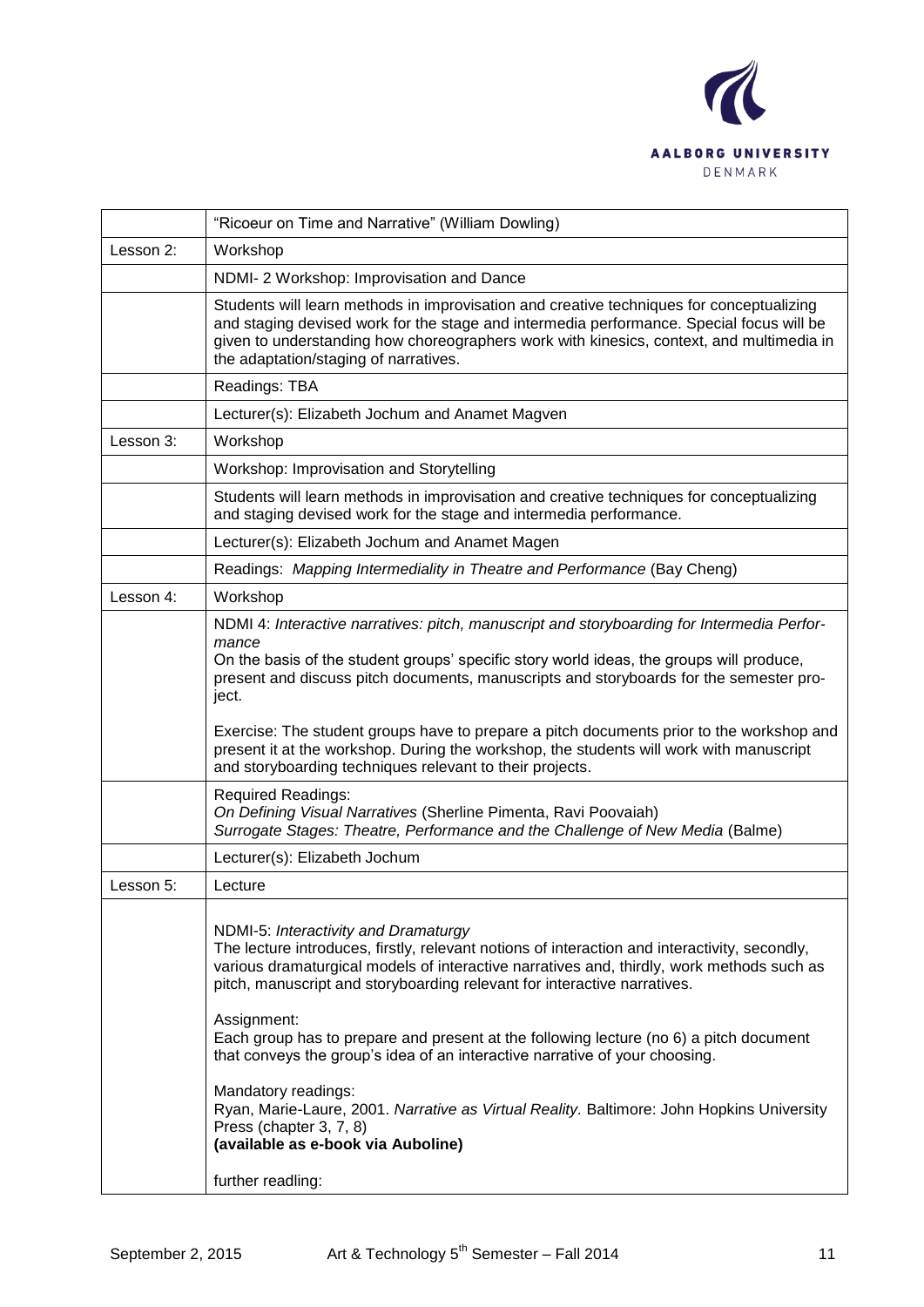

|           | Manovich, Lev, 2001. Language of New Media. Cambridge MA: MIT Press (p 226ff)                                                                                                                                                                                                                                                                                                                                                                                                                                                                                                                                                                                                                                                                                                                                                                                                                                                                                                                                                                                                                                  |
|-----------|----------------------------------------------------------------------------------------------------------------------------------------------------------------------------------------------------------------------------------------------------------------------------------------------------------------------------------------------------------------------------------------------------------------------------------------------------------------------------------------------------------------------------------------------------------------------------------------------------------------------------------------------------------------------------------------------------------------------------------------------------------------------------------------------------------------------------------------------------------------------------------------------------------------------------------------------------------------------------------------------------------------------------------------------------------------------------------------------------------------|
|           | Ryan, Marie-Laure, 2008. "Interactive Narratives, Plot Types and Interpersonal Relations",<br>ICIDS '08 Proceedings of the 1st Joint International Conference on Interactive Digital Sto-<br>rytelling: Interactive Storytelling                                                                                                                                                                                                                                                                                                                                                                                                                                                                                                                                                                                                                                                                                                                                                                                                                                                                               |
|           | DATE: 22 September 13:10-15:15                                                                                                                                                                                                                                                                                                                                                                                                                                                                                                                                                                                                                                                                                                                                                                                                                                                                                                                                                                                                                                                                                 |
|           | Lecturer(s): Falk Heinrich                                                                                                                                                                                                                                                                                                                                                                                                                                                                                                                                                                                                                                                                                                                                                                                                                                                                                                                                                                                                                                                                                     |
| Lesson 6: | Lecture                                                                                                                                                                                                                                                                                                                                                                                                                                                                                                                                                                                                                                                                                                                                                                                                                                                                                                                                                                                                                                                                                                        |
|           | NDMI <sub>6</sub> :<br>Interactive narratives: a) productive interactivity and b) pitch, manuscript and storyboarding<br>The lecture introduces the concept of productive interactivity as a second artistic and aca-<br>demic perspective on interactive narratives. It discusses the theoretical assumptions and<br>practical challenges. The second half is a student presentation of their pitch document. On<br>the basis of the specific story world ideas, the groups will produce, present and discuss<br>pitch documents, manuscripts and storyboards.<br>Exercise: The student groups have to prepare a pitch documents prior to the workshop and<br>present it at the workshop. During the workshop, the students will work with manuscript<br>and storyboarding relevant for their project.<br>Readings:<br>Crawford, Chris, 2005 On interactive storytelling. Berkeley: New Reader Games (chapter<br>3)<br>Katz, S. 1991. Shot by Shot. Studio City, CA: Michael Wiese Productions<br>further reading:<br>Begleiter, Marcie. 2001. From word to image. Studio City, CA: Michael Wiese Productions |
|           | Bruce Block, 2001. The visual story. Focal Press                                                                                                                                                                                                                                                                                                                                                                                                                                                                                                                                                                                                                                                                                                                                                                                                                                                                                                                                                                                                                                                               |
|           | DATE: 24 September 13:10-15:15                                                                                                                                                                                                                                                                                                                                                                                                                                                                                                                                                                                                                                                                                                                                                                                                                                                                                                                                                                                                                                                                                 |
|           | Lecturer(s): Falk Heinrich                                                                                                                                                                                                                                                                                                                                                                                                                                                                                                                                                                                                                                                                                                                                                                                                                                                                                                                                                                                                                                                                                     |
| Lesson 7: | Lecture                                                                                                                                                                                                                                                                                                                                                                                                                                                                                                                                                                                                                                                                                                                                                                                                                                                                                                                                                                                                                                                                                                        |
|           | NDMI-7: Narrative Cinema: from D.W. Griffith to Deren to Brackage.<br>This course considers approaches to narrative in film. We examine how filmmakers used<br>the new medium to create alternative narrative structures through experimentation and<br>exploration. What do these structures reveal about the nature of perception, and how does<br>the filmic medium shape the production and interpretation of meaning in other areas of<br>visual culture? In-class student presentations on relevant artists (10 minutes, including<br>slides, video, audio, one-page written summary).                                                                                                                                                                                                                                                                                                                                                                                                                                                                                                                   |
|           | Lecturer(s): Elizabeth Jochum                                                                                                                                                                                                                                                                                                                                                                                                                                                                                                                                                                                                                                                                                                                                                                                                                                                                                                                                                                                                                                                                                  |
|           | <b>REQUIRED READING:</b><br>The History of Early Cinema (Manley)<br>Film Analysis "Battleship Potemkin" (Bill Nichols)<br>Film Analysis "The Birth of a Nation" (Daniel Bernardi)<br>Montage of Attractions (Sergei Eisenstein)                                                                                                                                                                                                                                                                                                                                                                                                                                                                                                                                                                                                                                                                                                                                                                                                                                                                                |
|           | <b>REQUIRED VIEWING:</b><br>Birth of a Nation (1915) D. W. Griffith<br>Battleship Potemkin (1925) Eisenstein                                                                                                                                                                                                                                                                                                                                                                                                                                                                                                                                                                                                                                                                                                                                                                                                                                                                                                                                                                                                   |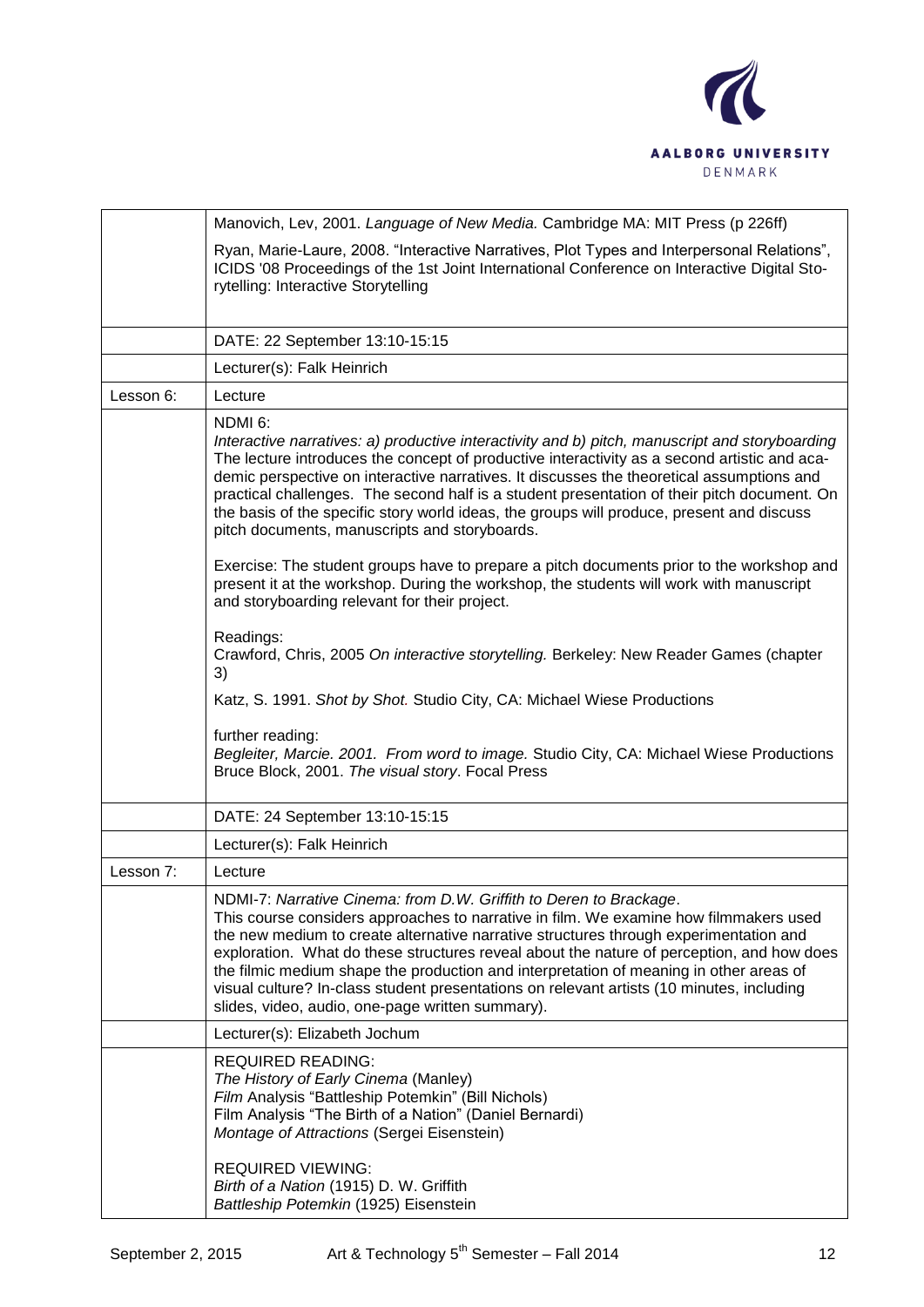

|           | Man With a Movie Camera (1929) Dziga Vertov<br>Meshes of the Afternoon (1943) Maya Deren<br>At Land (1944) Maya Deren<br>Mothlight (1963) Stan Brakhage<br>Water for Maya (2000) Stan Brakhage                                                                                                                                                                                                                                                                                                                                                                                                                                                                                                                                                                                             |
|-----------|--------------------------------------------------------------------------------------------------------------------------------------------------------------------------------------------------------------------------------------------------------------------------------------------------------------------------------------------------------------------------------------------------------------------------------------------------------------------------------------------------------------------------------------------------------------------------------------------------------------------------------------------------------------------------------------------------------------------------------------------------------------------------------------------|
| Lesson 8: | Workshop                                                                                                                                                                                                                                                                                                                                                                                                                                                                                                                                                                                                                                                                                                                                                                                   |
|           | NDMI 8: Interactive narratives: pitch, manuscript and storyboarding<br>On the basis of the student groups' specific story world ideas, the groups will produce,<br>present and discuss pitch documents, manuscripts and storyboards.                                                                                                                                                                                                                                                                                                                                                                                                                                                                                                                                                       |
|           | Exercise: The student groups have to prepare a pitch documents prior to the workshop and<br>present it at the workshop. During the workshop, the students will work with manuscript<br>and storyboarding techniques relevant to their projects.                                                                                                                                                                                                                                                                                                                                                                                                                                                                                                                                            |
|           | <b>Required Readings:</b><br>Kandinsky's Yellow Sound<br>Mecchanized Eccentric (Maholy Nagy in Theatre of the Bauhaus, W. Gropius)<br>Surrogate Stages: Theatre, Performance and the Challenge of New Media (Balme)                                                                                                                                                                                                                                                                                                                                                                                                                                                                                                                                                                        |
|           | Video Editing (1 ECTS)                                                                                                                                                                                                                                                                                                                                                                                                                                                                                                                                                                                                                                                                                                                                                                     |
| Lesson 1: | Workshop                                                                                                                                                                                                                                                                                                                                                                                                                                                                                                                                                                                                                                                                                                                                                                                   |
|           | VE-1: Introduction to the camera                                                                                                                                                                                                                                                                                                                                                                                                                                                                                                                                                                                                                                                                                                                                                           |
|           | Lecturer(s): Thomas T. Busk                                                                                                                                                                                                                                                                                                                                                                                                                                                                                                                                                                                                                                                                                                                                                                |
| Lesson 2: | Workshop                                                                                                                                                                                                                                                                                                                                                                                                                                                                                                                                                                                                                                                                                                                                                                                   |
|           | VE-2: Film lighting                                                                                                                                                                                                                                                                                                                                                                                                                                                                                                                                                                                                                                                                                                                                                                        |
|           | Lecturer(s): Thomas T. Busk                                                                                                                                                                                                                                                                                                                                                                                                                                                                                                                                                                                                                                                                                                                                                                |
| Lesson 3: | Workshop                                                                                                                                                                                                                                                                                                                                                                                                                                                                                                                                                                                                                                                                                                                                                                                   |
|           | VE-3: Live Projections and Performance                                                                                                                                                                                                                                                                                                                                                                                                                                                                                                                                                                                                                                                                                                                                                     |
|           | Lecturer(s): Thomas T. Busk                                                                                                                                                                                                                                                                                                                                                                                                                                                                                                                                                                                                                                                                                                                                                                |
|           | Readings: Avid Media Composer 6.5 vejledning AAU 2014                                                                                                                                                                                                                                                                                                                                                                                                                                                                                                                                                                                                                                                                                                                                      |
| Lesson 4: | Workshop                                                                                                                                                                                                                                                                                                                                                                                                                                                                                                                                                                                                                                                                                                                                                                                   |
|           | VE-4: Live Projections and Performance                                                                                                                                                                                                                                                                                                                                                                                                                                                                                                                                                                                                                                                                                                                                                     |
|           | Lecturer(s): Thomas T. Busk                                                                                                                                                                                                                                                                                                                                                                                                                                                                                                                                                                                                                                                                                                                                                                |
|           |                                                                                                                                                                                                                                                                                                                                                                                                                                                                                                                                                                                                                                                                                                                                                                                            |
|           | <b>Manuscript (1 ECTS)</b>                                                                                                                                                                                                                                                                                                                                                                                                                                                                                                                                                                                                                                                                                                                                                                 |
|           | During this one-day development workshop students will work with choreographers from<br>the Dansefytårn project in the location (Theatre Nordkraft) to develop manuscript, narra-<br>tives, and performance score for their interactive narratives. Students should come pre-<br>pared with concepts, sketches, initial ideas and narratives to "try out" within the context of<br>the performance space, the choreographers, and the other members of the production staff<br>at Theatre Nordkraft. Students may also choose to bring in edited video footage or other<br>technical tools to experiment with. The focus of this workshop is on the DEVELOPMENT<br>of the main project nodule, and is first important step before the formal "PITCH" presenta-<br>tions during Week 44/45. |
|           | Lecturer(s): Elizabeth Jochum, Anamet Magven, Rikke Steen Mapstone                                                                                                                                                                                                                                                                                                                                                                                                                                                                                                                                                                                                                                                                                                                         |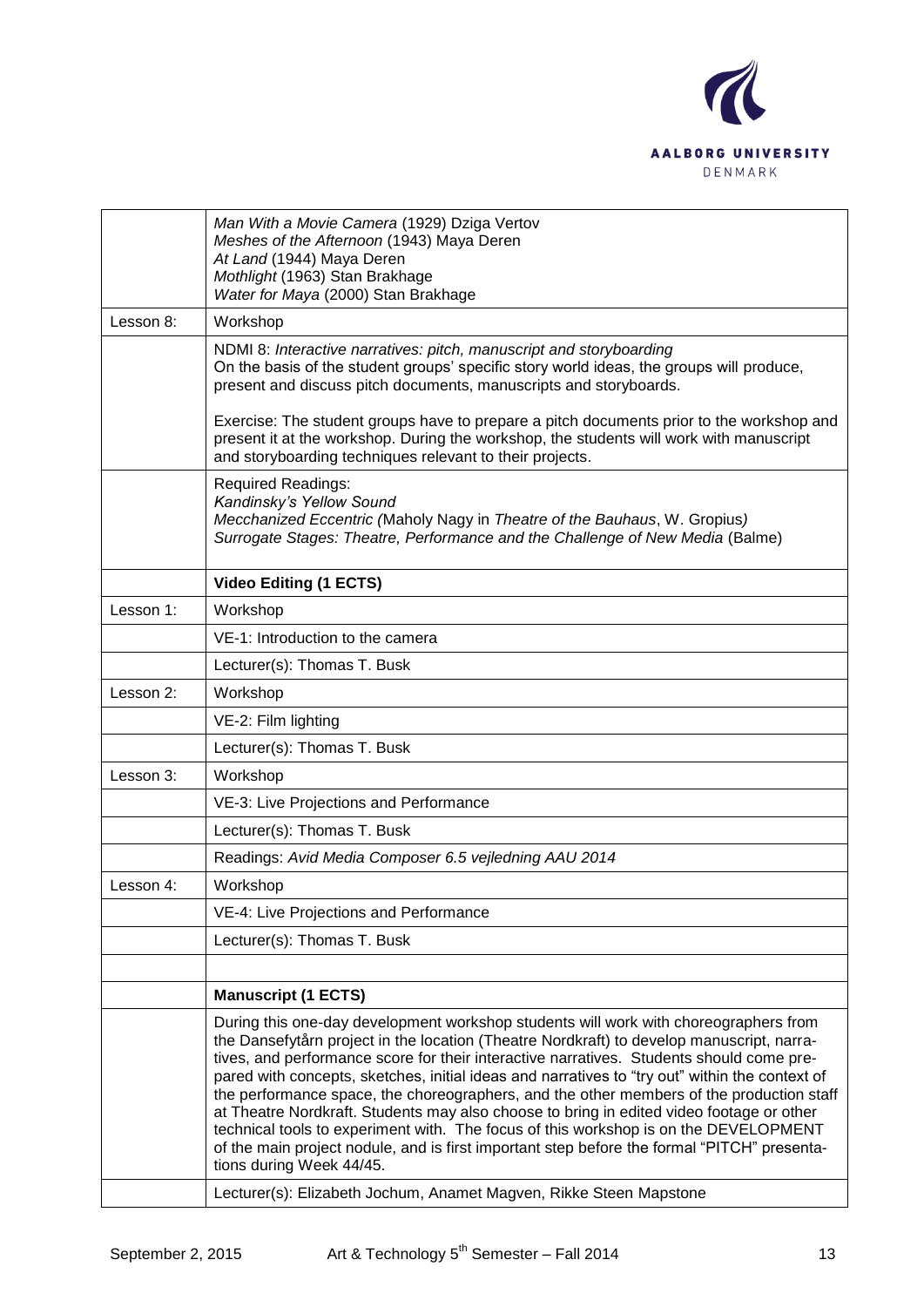

| Lessons 1, |  |
|------------|--|
| 2, 3, 4    |  |

Date: 9 October 9:15-17:15 (with breaks) LOCATION: Theatre Nordkraft

## **Module title, ECTS credits and STADS code:** (from study regulations)

# **Module 16 Mixed Reality Technologies (Mixed reality teknologi) (5ECTS)**

# *HSA550028F*

| Location:                              | ArT5                                                                                                                                                                                                                                                                                                                                                                                                                                                                     |
|----------------------------------------|--------------------------------------------------------------------------------------------------------------------------------------------------------------------------------------------------------------------------------------------------------------------------------------------------------------------------------------------------------------------------------------------------------------------------------------------------------------------------|
| <b>Study Board:</b>                    | ArT & Technology                                                                                                                                                                                                                                                                                                                                                                                                                                                         |
| Module coordina-<br>tor:               | Palle Dahlstedt, KOM<br>dahlstedt@hum.aau.dk                                                                                                                                                                                                                                                                                                                                                                                                                             |
| <b>Method of work</b><br>and language: | Individual or small groups.<br>English                                                                                                                                                                                                                                                                                                                                                                                                                                   |
| <b>Module contents:</b>                | The module is comprised of theoretical and practical courses and seminars within<br>technologies for construction of performative environments or installations<br>The objective of Module 16 "Technologies for performative environments and in-<br>stallations" is to introduce the students to theories and methods of technologies in<br>relation to the creation of interactive or re-active narratives and performances that<br>merge virtual and material spaces. |

## **Objectives**

In connection with the module, courses may be offered within the following areas:

- Performance Technology I
- Programming Multimedia Systems

### **Learning objectives:**

During this module, students should acquire:

### Basic **knowledge** about

- basic theories and methods for fiducial recognition and tracking
- basic theories and methods for natural object recognition and tracking
- basic theories and methods for development of augmented and virtual reality systems
- basic theories and methods for human motion capture and tracking
- mapping between real and virtual world environments
- methods for measurement of experiences and presence in different environments

#### **Skills** in

- applying methods for development of augmented, mixed and virtual environment
- applying methods for tracking of fiducial and natural objects
- applying methods for automated analysis and recognition of human motion
- analysis of mapping between real, augmented, mixed or virtual reality environments
- analysis of user experiences and presence in augmented, mixed or virtual reality environments

### **Competencies** in

- analysing and constructing augmented, mixed and virtual environment
- analysing and constructing human motion capture systems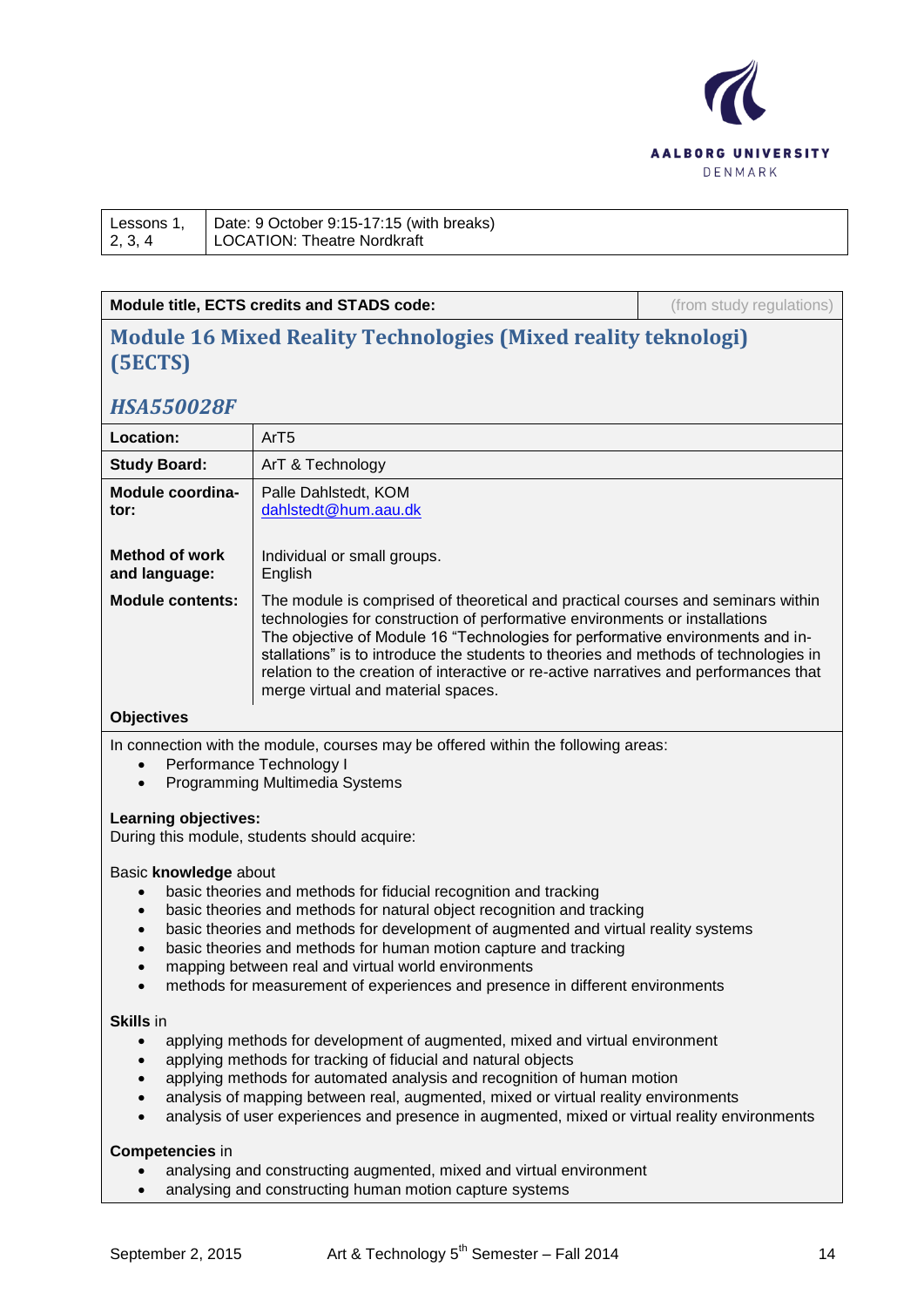

 analysing and constructing systems that map information between real, augmented, mixed or virtual reality environments

The module is completed with:

### **Examination 16**

An internal written examination in **Module 16: "Mixed Reality Technologies"**

Form of examination: c)

The assignment is evaluated by one examiner and awarded a pass/fail grade.

Number of pages: the written work must not exceed 10 pages.

Evaluation: pass/fail. In case of a Fail grade, also a second examiner will evaluate the assignment. Substitution: the examination may be substituted by satisfactory and active participation in courses, i.e. 80% presence and submission of all assignments set during the course. Credits: 5 ECTS

The examination should demonstrate that the student has fulfilled the objectives outlined above.

| Exam dates:              | Deadline for hand-in of mini-project: 13 November; Exam: Week 47 (November<br>19th)        |
|--------------------------|--------------------------------------------------------------------------------------------|
| <b>Exhibition dates:</b> |                                                                                            |
| Deadline:                |                                                                                            |
| Hand-in date:            | Deadline for hand-in of mini-project: Week 46: 13 November; Exam: Week 47: 19<br>November. |
| To:                      | Anne Nielsen                                                                               |

### **Scope and expectations:**

The project for this module is expected to comprise a small report and an artistic product. This product may be part of the semester's main product. Both the report and the product are to be made in a group. In the event that the main semester project is used as case for this module, then this group should be identical to the main semester project group.

The project should address all relevant aspects taught in this module, i.e. the technologies used, how it fits within the different definitions of mixed reality, how it is implemented, and how it will be evaluated.

### **Participants:**

**Prerequisites for participation:**

**Module activities (course sessions etc.)**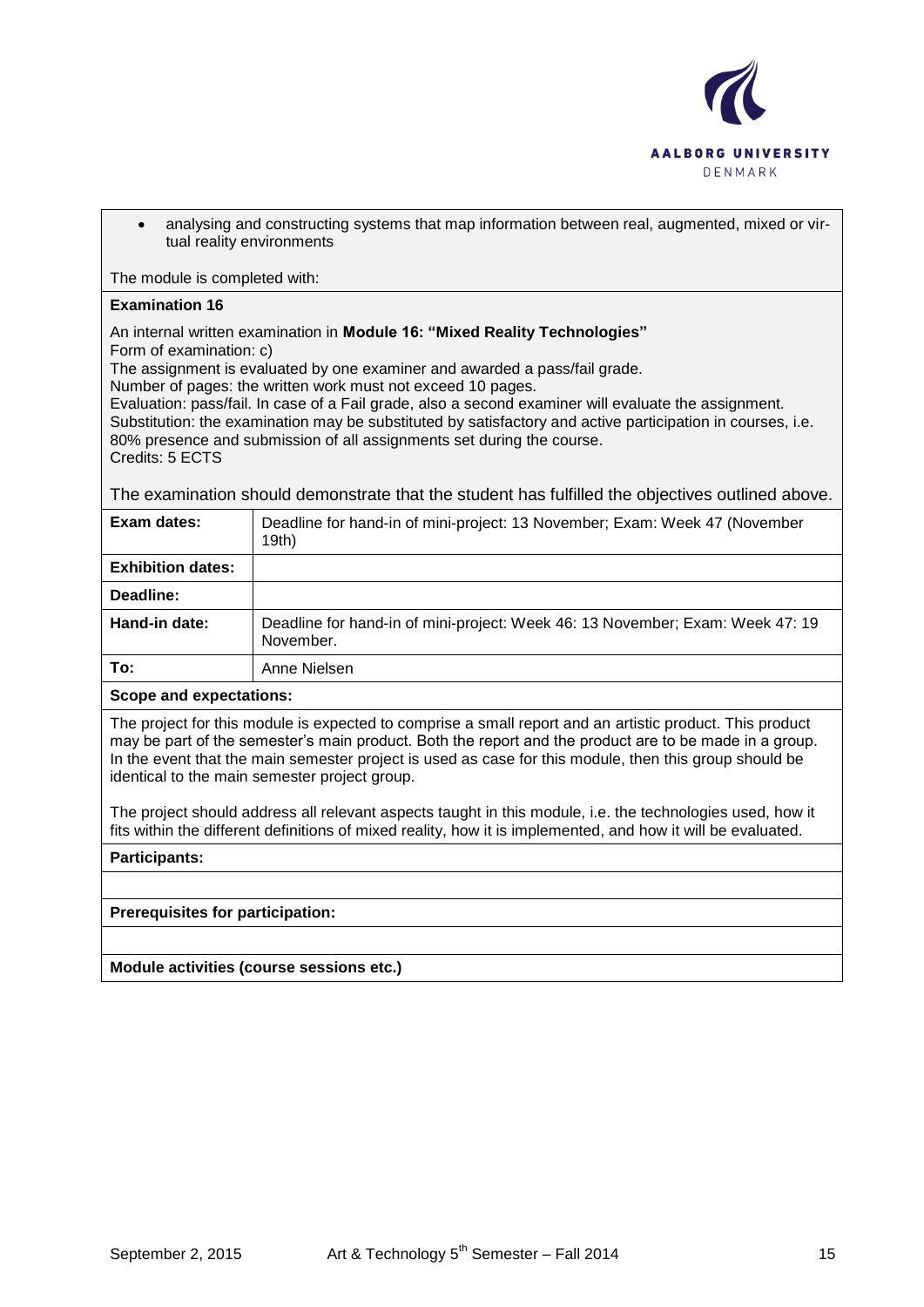

# **Programming Multimedia Systems (2 ECTS)**

This series of lectures and workshops will teach how to use mixed media technologies in an interactive performance situation, tightly integrated with the semester project. The course is based around the free, open-source, multi-platform graphical programming environment Pure Data (often called PD, [https://puredata.info/\)](https://puredata.info/), which is very common in interactive art, music and performance applications.

The module will be taught hands-on, so you are expected to bring a laptop to every lecture and use it in the classroom.

Before the course, install the package *PD-extended* on your laptop from the above website. It contains the core of PD together with the most commonly used extensions, including the video/graphics library GEM, which will be used extensively in the course.

| Lesson 1:           | Lecture/workshop with active participation                                                                                                                                                                                                                                                                                          |
|---------------------|-------------------------------------------------------------------------------------------------------------------------------------------------------------------------------------------------------------------------------------------------------------------------------------------------------------------------------------|
|                     | History of the Max/PD family of languages. Basics of PureData programming: Event pro-<br>cessing, UI and sound.                                                                                                                                                                                                                     |
|                     | Date and time: Sept 14, 13.30-15.15                                                                                                                                                                                                                                                                                                 |
|                     | Lecturer: Palle Dahlstedt, KOM                                                                                                                                                                                                                                                                                                      |
|                     | Readings:<br>https://en.wikipedia.org/wiki/Pure_Data<br>Excerpt from "Designing Sound" by Andy Farnell - a good introductory book on PD<br>http://dm.ncl.ac.uk/courseblog/files/2011/02/pd_intro.pdf<br>The PD manual and the tutorials that come pre-installed with PD (see Help-Help Browser-<br>Pure Data inside the PD window). |
|                     |                                                                                                                                                                                                                                                                                                                                     |
| Lesson 2:           | Lecture/workshop with active participation                                                                                                                                                                                                                                                                                          |
|                     | The basics of PureData continued. The GEM graphics library: 3D graphics (OpenGL),<br>camera input, video streams and processing.                                                                                                                                                                                                    |
|                     | An exercise using the acquired skills will be given, to be carried out in the project groups. It<br>should be presented in a five-minute presentation at lecture 3                                                                                                                                                                  |
|                     | Date and time: Sept 15, 9.15-11.00                                                                                                                                                                                                                                                                                                  |
|                     | Lecturer: Palle Dahlstedt                                                                                                                                                                                                                                                                                                           |
|                     | Readings: PD and GEM tutorial examples.                                                                                                                                                                                                                                                                                             |
|                     |                                                                                                                                                                                                                                                                                                                                     |
| Lesson $3 +$<br>4:  | Lecture/workshop with active participation                                                                                                                                                                                                                                                                                          |
|                     | Presentation of exercises.<br>Virtual Reality, Augmented Reality and Mixed Reality - theory, history and examples.                                                                                                                                                                                                                  |
|                     | Date and time: Sept 28, 13.30-17.15                                                                                                                                                                                                                                                                                                 |
|                     | Lecturer: Palle Dahlstedt                                                                                                                                                                                                                                                                                                           |
|                     | Readings: TBA                                                                                                                                                                                                                                                                                                                       |
|                     |                                                                                                                                                                                                                                                                                                                                     |
| Lesson $5 +$<br>6 : | Lecture/workshop with active participation                                                                                                                                                                                                                                                                                          |
|                     | Virtual Reality, Augmented Reality and Mixed Reality in PD: Tracking technologies, sen-                                                                                                                                                                                                                                             |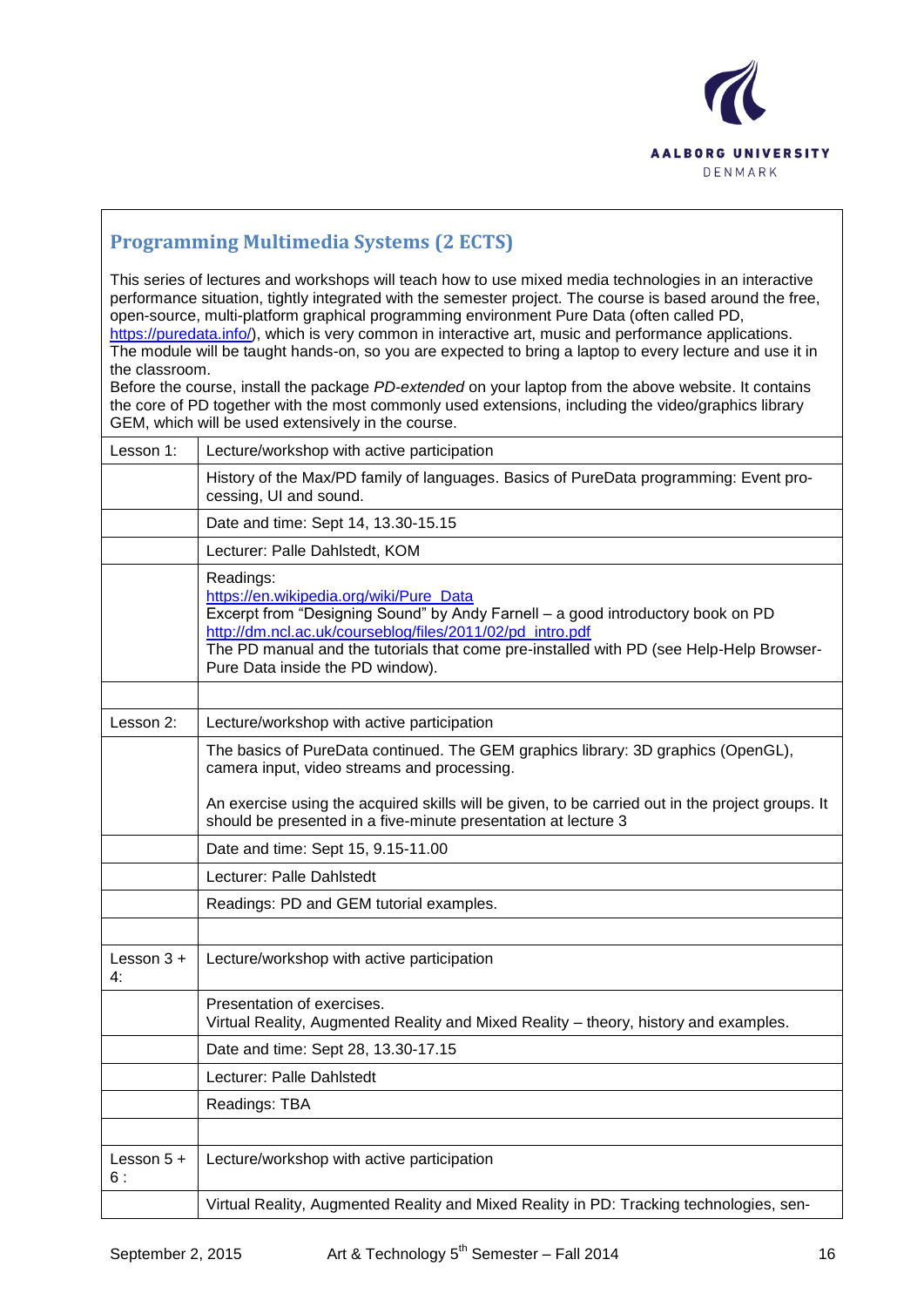

|           | sors, motion detection, blob detection, skeleton detection.                                                                                                                                                           |
|-----------|-----------------------------------------------------------------------------------------------------------------------------------------------------------------------------------------------------------------------|
|           | An excercise will be given, to be carried out in the project groups. It will be presented in a<br>five-minute presentation at lecture 7.                                                                              |
|           | Date and time: Sept 29, 9.15-13.15                                                                                                                                                                                    |
|           | Lecturer: Palle Dahlstedt                                                                                                                                                                                             |
|           | Readings: PD and GEM tutorial examples. Further readings will be given on Moodle.                                                                                                                                     |
|           |                                                                                                                                                                                                                       |
| Lesson 7: | Lecture/workshop with active participation                                                                                                                                                                            |
|           | Interaction models in performance situations. From direct event-based interaction to more<br>complex interaction models, and computer-mediated human-to-human interaction.<br>Evaluation methods for Mixed Realities. |
|           | Date and time: Nov 5, 10.15-12.00                                                                                                                                                                                     |
|           | Lecturer: Palle Dahlstedt                                                                                                                                                                                             |
|           | Readings: TBA                                                                                                                                                                                                         |
|           |                                                                                                                                                                                                                       |
| Lesson 8: | Lecture/workshop with demonstrations                                                                                                                                                                                  |
|           | Demonstration and discussion together with the choreographers. Performance examples.                                                                                                                                  |
|           | Date and time: Nov 5, 14.30-16.15                                                                                                                                                                                     |
|           | Lecturer: Palle Dahlstedt                                                                                                                                                                                             |
|           | Readings: TBA                                                                                                                                                                                                         |
|           |                                                                                                                                                                                                                       |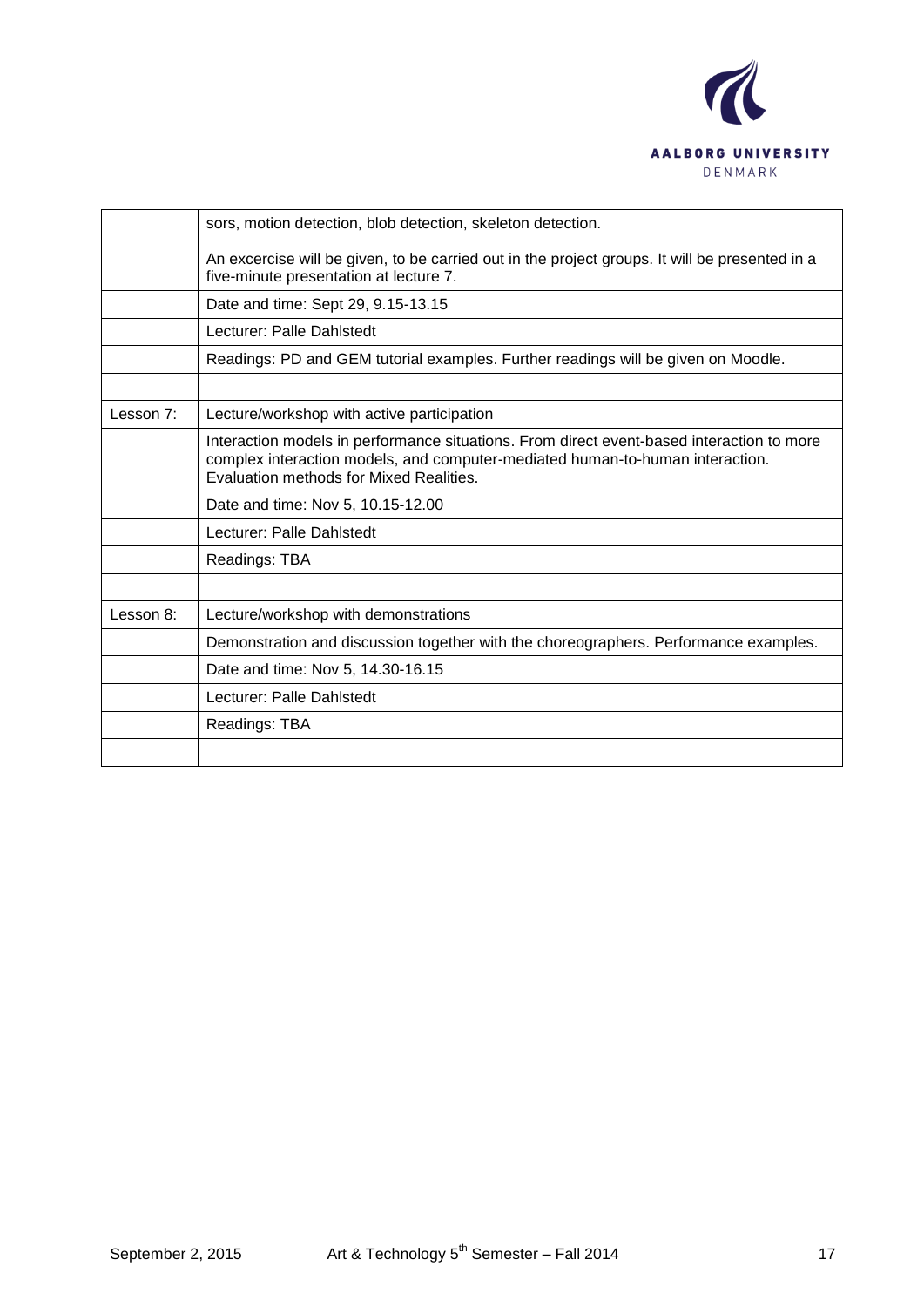

| MOUDE TT AT POSSU RESEARCH (RUISURISK FORMING) (3 EUTS) |                                                                                                                                                                                                                                                                                                                                                                                                                                                                                                                                                                       |
|---------------------------------------------------------|-----------------------------------------------------------------------------------------------------------------------------------------------------------------------------------------------------------------------------------------------------------------------------------------------------------------------------------------------------------------------------------------------------------------------------------------------------------------------------------------------------------------------------------------------------------------------|
| <b>HSA550029B</b>                                       |                                                                                                                                                                                                                                                                                                                                                                                                                                                                                                                                                                       |
| Location:                                               | ArT5                                                                                                                                                                                                                                                                                                                                                                                                                                                                                                                                                                  |
| <b>Study Board:</b>                                     | ArT & Technology                                                                                                                                                                                                                                                                                                                                                                                                                                                                                                                                                      |
| Module coordina-<br>tor:                                | Ståle Stenslie, KOM, stenslie@hum.aau.dk<br>Marie Cuevas (Guest Faculty), d.cuevasr@recol.es                                                                                                                                                                                                                                                                                                                                                                                                                                                                          |
| <b>Method of work</b><br>and language:                  | Individual or smaller groups in relation to course activities.<br>English                                                                                                                                                                                                                                                                                                                                                                                                                                                                                             |
| <b>Module contents:</b>                                 | The module "Art-Based Research" focuses on the meeting be-<br>tween artistic experimental practices as academic methods. The-<br>se can be artistic installations or exhibitions seeking to generate<br>empirical data of various kinds. The installation should be concep-<br>tualized and realized as a methodical means in relation to a set or<br>self-chosen artistic problem formulation. Emphasis will be firstly<br>on practical planning and realization of the installation and, sec-<br>ondly, on the collection and interpretation of the empirical data. |

**Module title, ECTS credits and STADS code: and in the study regulations**) **Module 17 ArT-Based Research (Kunstnerisk forskning) (5 ECTS)**

In connection with the module, courses may be offered within the following area:

Art-Based Research – theory and practice

### **Learning objectives:**

During this module, students should acquire:

Basic **knowledge** about

- **art-based research**
- planning, curating and realizing an art-based research installation or exhibition

**Skills** in

- **•** stating a technologically relevant art-based research problem
- creating concepts for artistic research experiments
- applying testing methods
- employing methods of practical planning, realization, and evaluation of art- based research installations

#### $\bullet$ **Competencies** in

developing and realizing art-based research project in the field of art and technology

The module is completed with:

### **Examination 17**

#### An external oral examination in **Module 17 "Art-Based Research"** Form of examination: a) For the examination students are required to produce an artistic research design and an academic report/paper, which must not exceed 10 pages. Evaluation: Pass/Fail. Credits: 5 ECTS

Any re-examination will be held in accordance with the above guidelines on the basis of the revised report or parts hereof specified by the examiner.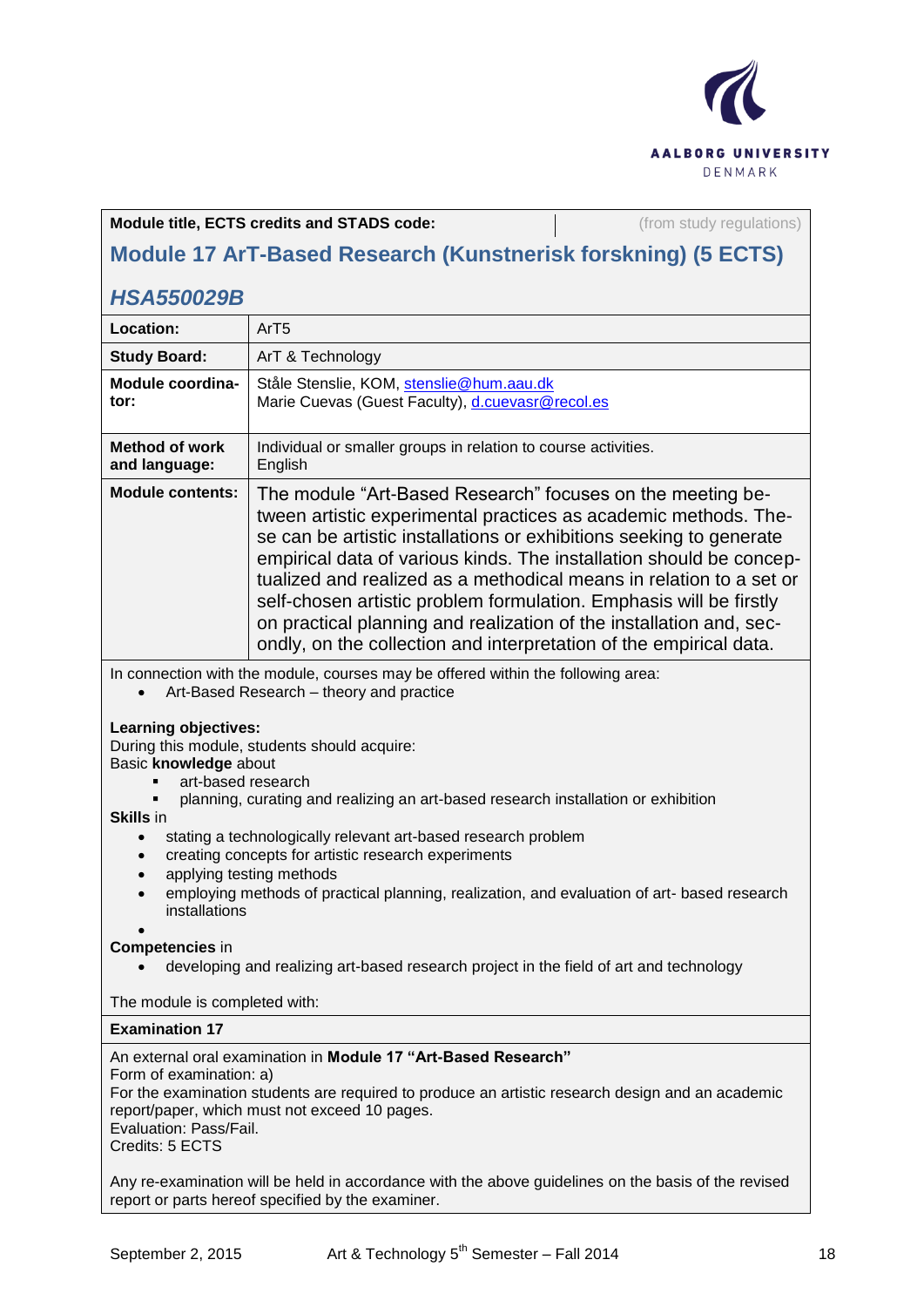

The examination should demonstrate that the student has fulfilled the objectives outlined above.

**Period of teaching**: full lecture and workshop week from 7.9 to 11.9

| Exam dates:   | October $2^{nd}$ 2015 (Week 40)      |
|---------------|--------------------------------------|
| Deadline:     |                                      |
| Hand-in date: | September 18 <sup>th</sup> (Week 38) |
| To:           | Moodle / Anne Nielsen                |

**Purpose and Goals:** Art-Based Research (ABR) is about doing research though the practice of ArT. ABR is the core of the academic legitimacy of ArT: the use of an ArT-practice for investigating into and finding new knowledge. Where different disciplines have their particular research strategies, the ethnographic methods, the sociological methods, etc. for specific fields, ABR is about the methods used in particular in ArT.

The course introduces the students the foundation of research in an academic context and to discussions about the different forms of research in particular artistic research and practice-based research.

**Goals**: The course will provide the students with a basic knowledge of dealing with agendas of research and how to construct a research design**.**

#### **Content: Scope and expectations:**

The goal is to develop art research projects based on formulating a personal artistic problem, the conceptualization, development and implementation of which are carried out in the art and technology field.

 The methodology used is orientated so that students gain content and practical skills to help them develop their art project and develop an academic discourse, both oral and written, aimed at defending art projects in the university environment.

 The seminars and workshop will introduce participants to the world of wearable technology applied to fabric or any other medium. After an introduction, in which we will see various projects from artists and designers who are working with these techniques, participants will learn to design and develop an interactive fabric piece. We will experiment with flexible conductive materials, basic electronics and some smart materials. We will learn about different types of sensors and actuators. We will study some flexible circuit design techniques and develop a LED controlling device together. **Exhibition**: The workshop will end with a one day display/mini exhibition of the results during the week.

**Prerequisites for participation:** None.

**Module activities (course sessions etc.)**

# **Art-Based Research – theory and practice (2 ECTS)**

| Lecture 1: | Theorizing artistic practice as research, part 1                                                                                                                                                                         |
|------------|--------------------------------------------------------------------------------------------------------------------------------------------------------------------------------------------------------------------------|
|            | The lecture will present and discuss various theoretical approaches to artistic practice<br>as research. The purpose of this is to serve as a theoretical platform for both the<br>workshop and final written assignment |
|            | Date and Time: 7 september 09:15 - 11                                                                                                                                                                                    |
|            | Lecturer(s): Ståle Stenslie & Marie Cuevas (Guest Faculty)                                                                                                                                                               |
|            | <b>Required readings:</b><br>Hannula, Mika; Suoranta, Juha; Vaden, Tere (2005) Artistic research. University of<br>Gothenburg. Download from:                                                                            |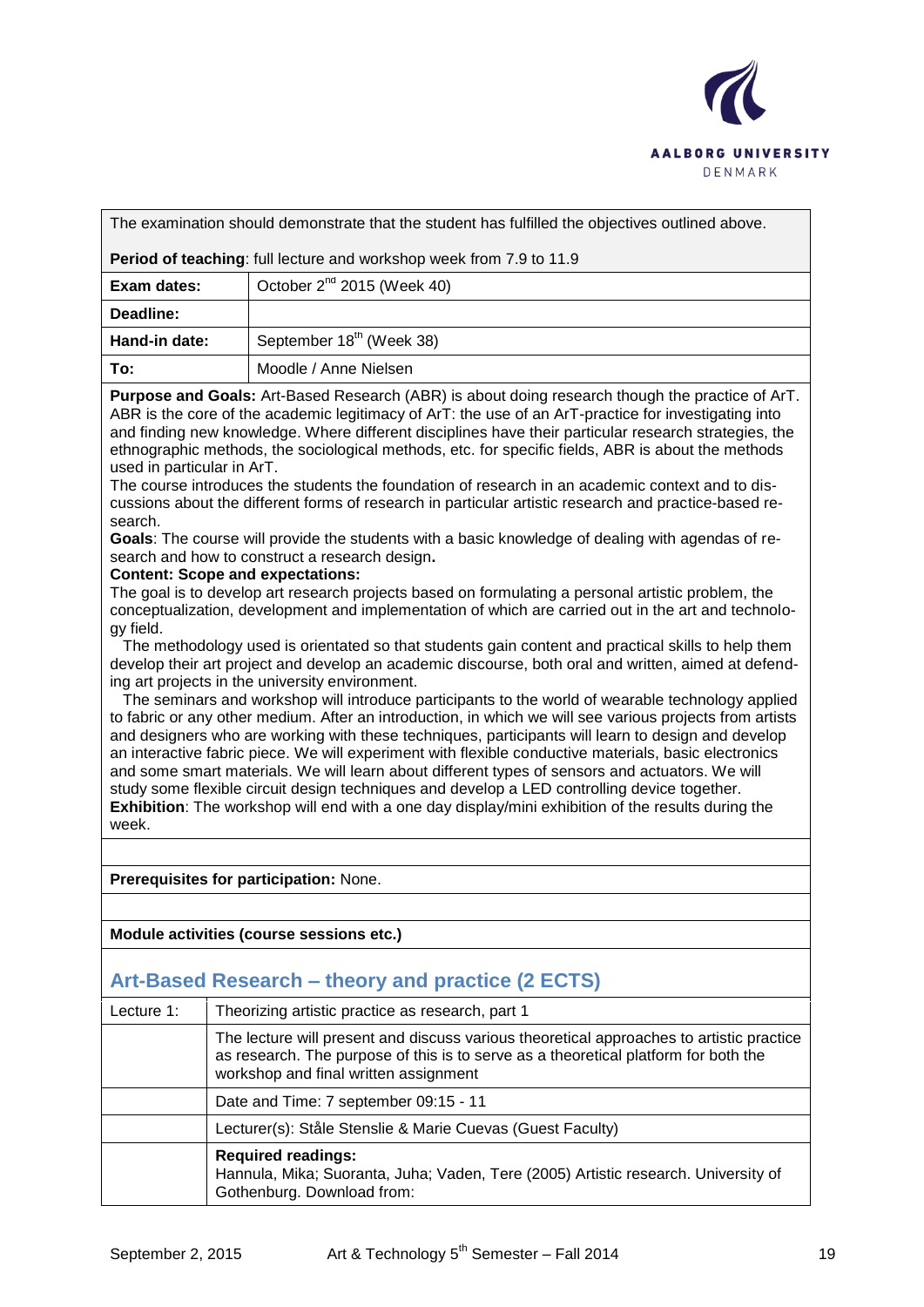

|             | https://www.academia.edu/2396657/Artistic_Research._Theories_Methods_Practices<br><b>Suggested Readings:</b><br>Sullivan, Graeme (2010) Art Practice as Research - Inquiry in Visual Arts. Pennsyl-<br>vania State University, USA. Downloadable from<br>http://uk.sagepub.com/sites/default/files/upm-binaries/31775_Chapter4.pdf |
|-------------|------------------------------------------------------------------------------------------------------------------------------------------------------------------------------------------------------------------------------------------------------------------------------------------------------------------------------------|
| Lecture 2:  | Theorizing artistic practice as research, part 2                                                                                                                                                                                                                                                                                   |
|             | The lecture will focus experimental aesthetics as research and give an overview of<br>methodological mapping.                                                                                                                                                                                                                      |
|             | Date and Time: 7.9 14:30 - 16:15                                                                                                                                                                                                                                                                                                   |
|             | Lecturer(s): Ståle Stenslie & Marie Cuevas (Guest Faculty)                                                                                                                                                                                                                                                                         |
|             | <b>Required Readings:</b><br>Slager, Henk (2015) The Pleasure of Research. Hatje Cantz.<br>Read Chapter 3 and 4.                                                                                                                                                                                                                   |
| Workshop 1: | Workshop-based teaching                                                                                                                                                                                                                                                                                                            |
|             | Introduction to wearable technology. Project presentation.                                                                                                                                                                                                                                                                         |
|             | Date and Time: (week of 7.9-11.9)                                                                                                                                                                                                                                                                                                  |
|             | Lecturer(s): Ståle Stenslie & Marie Cuevas (Guest Faculty)                                                                                                                                                                                                                                                                         |
|             | Readings:                                                                                                                                                                                                                                                                                                                          |
| Workshop 2: | Workshop-based teaching                                                                                                                                                                                                                                                                                                            |
|             | Practice based research. How to involve basic concepts of electronics: components,<br>circuits, sensors and actuators in wearable applications.                                                                                                                                                                                    |
|             | Date and Time: (week of 7.9-11.9)                                                                                                                                                                                                                                                                                                  |
|             | Lecturer(s): Ståle Stenslie & Marie Cuevas (Guest Faculty)                                                                                                                                                                                                                                                                         |
|             |                                                                                                                                                                                                                                                                                                                                    |
| Workshop 3: | Workshop-based teaching                                                                                                                                                                                                                                                                                                            |
|             | Interactivity concepts and techniques in a wearable project. Presenta-<br>tion of various techniques.                                                                                                                                                                                                                              |
|             | Date and Time: (week of 7.9-11.9)                                                                                                                                                                                                                                                                                                  |
|             | Lecturer(s): Marie Cuevas (Guest Faculty)                                                                                                                                                                                                                                                                                          |
|             |                                                                                                                                                                                                                                                                                                                                    |
| Workshop 4: | Workshop-based teaching and final presentation                                                                                                                                                                                                                                                                                     |
|             | Develop and present a prototype.                                                                                                                                                                                                                                                                                                   |
|             | Date and Time: (week of 7.9-11.9)                                                                                                                                                                                                                                                                                                  |
|             | Lecturer(s): Marie Cuevas (Guest Faculty)                                                                                                                                                                                                                                                                                          |
|             |                                                                                                                                                                                                                                                                                                                                    |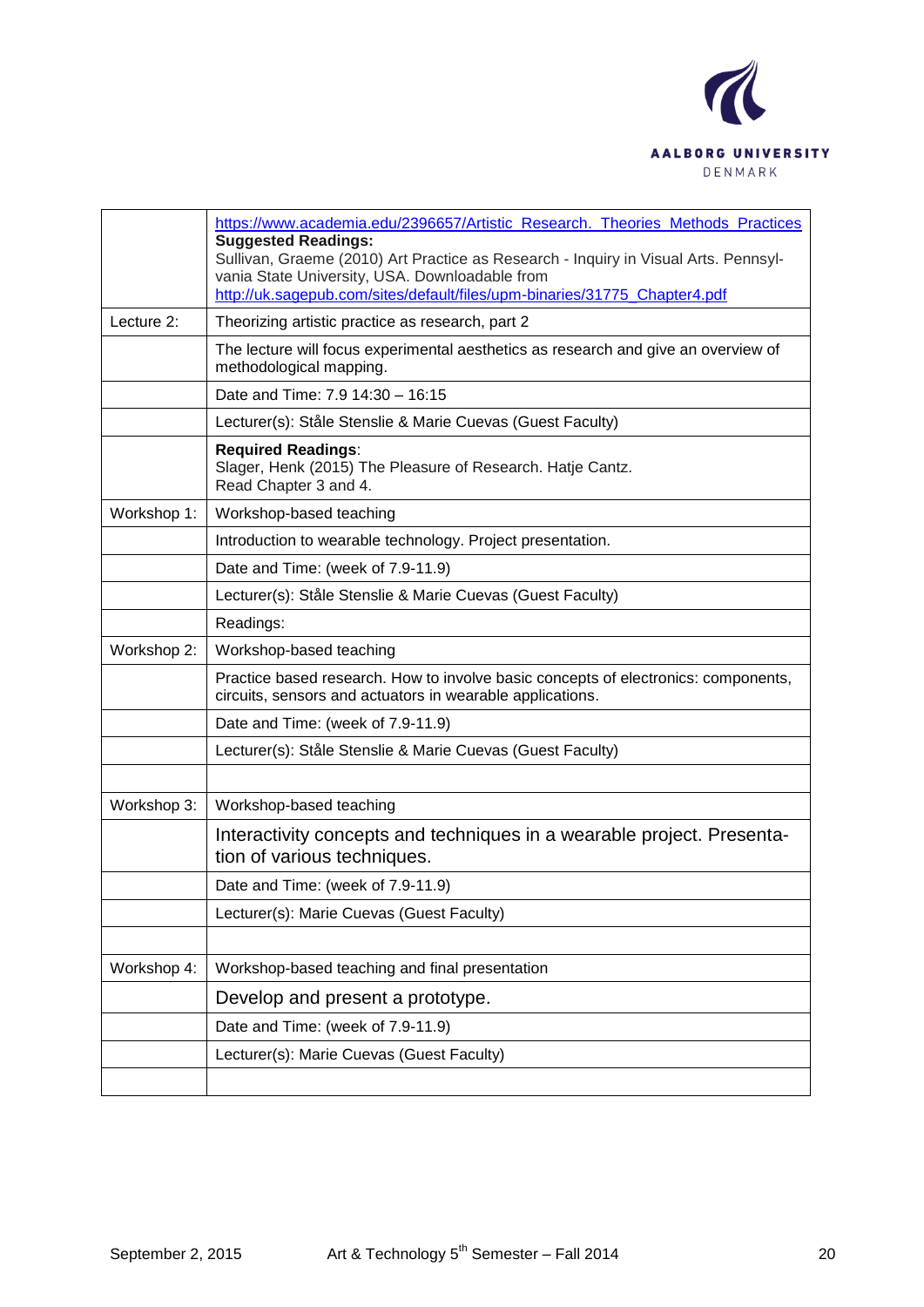

**Module title, ECTS credits and STADS code: Calculations** (from study regulations)

# **Module 18 Multimedia Programming (Elective) (Multimedie programmering (valgfag)) (5 ECTS)**

# *HSAVB0030D*

This module may be offered by the board of study depending on e.g. the amount of students enrolled or other relevant circumstances.

| Location:                              | ArT <sub>5</sub>                                      |
|----------------------------------------|-------------------------------------------------------|
| <b>Study Board:</b>                    | ArT & Technology                                      |
| Module coordina-<br>tor:               | Lance Putnam, MT<br>lp@create.aau.dk<br>+45 9940 3609 |
| <b>Method of work</b><br>and language: | Individual or small groups.<br>English                |
| <b>Module contents:</b>                |                                                       |

### **Objectives**

In connection with the module, courses may be offered within the following area:

• Multimedia Programming

## **Learning objectives:**

During this module, students should acquire:

### Basic **knowledge** about

 advanced topics of software development relevant to the design and implementation of multimedia software applications, e.g., software design patterns, programming mobile devices and other embedded systems, network programming and VR and AR programming.

### **Skills** in

 applying a variety of intermediate and advanced software technologies, techniques and methods in the construction of effective and efficient multimedia software applications

### **Competencies** in

- analyzing multimedia software engineering problems and select, apply and evaluate appropriate technologies in developing successful solutions
- applyíng advanced concepts in multimedia programming and software engineering

The module is completed with:

## **Examination 18**

### **Examination 18**

An internal written examination in **Module 18: "Multimedia Programming" (Elective).** 

Form of examination: c) The examination is a 7-day assignment on a set subject.

Number of pages: the written part must not exceed 10 pages.

Evaluation: pass/fail. One examiner evaluates the assignment. In case of a Fail grade, an additional examiner will also evaluate the assignment.

Substitution: the examination may be substituted by satisfactory and active participation in courses, i.e. 80% attendance and submission of all assignments set during the course.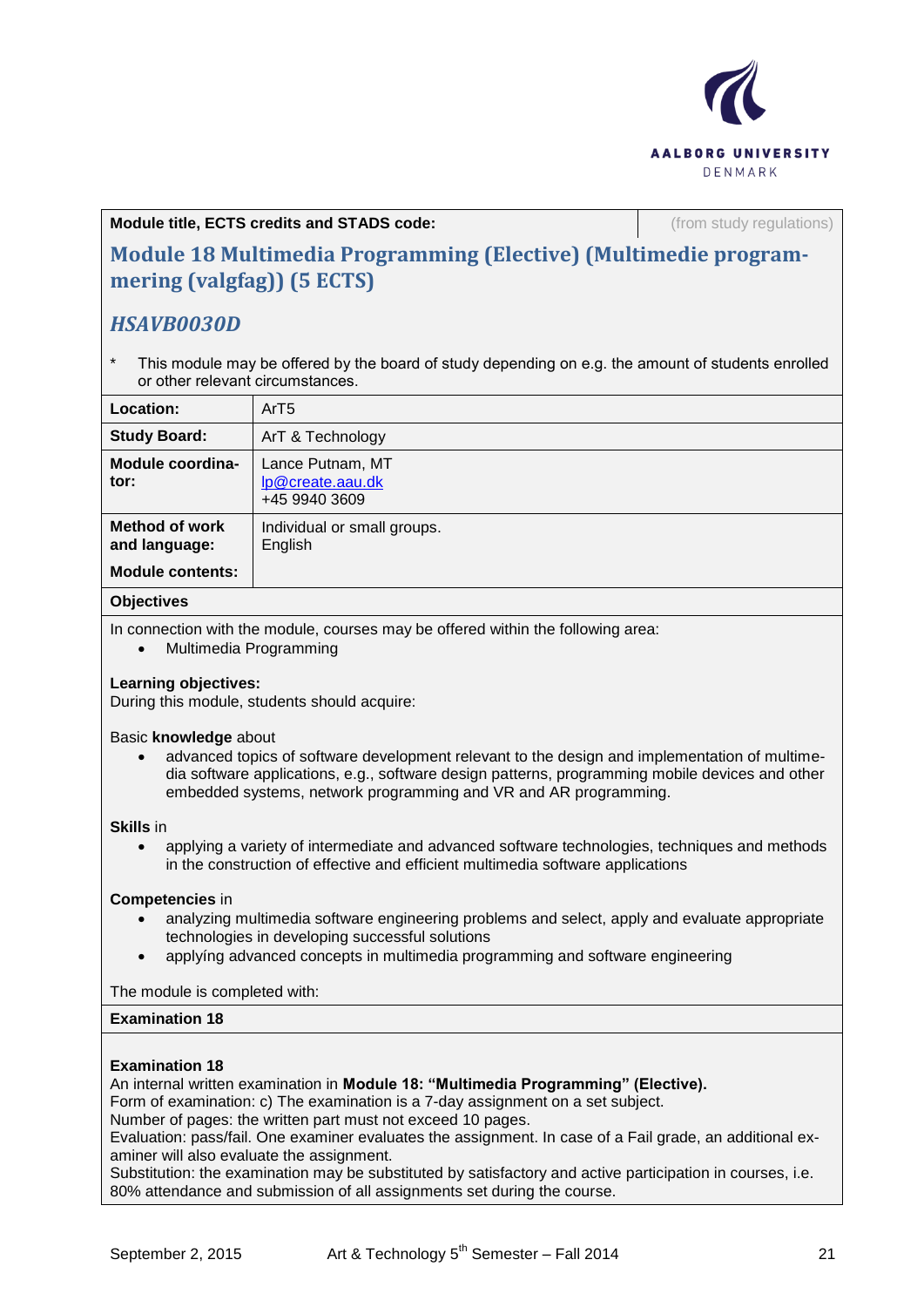

### Credits: 5 ECTS 34

The examination should demonstrate that the student has fulfilled the objectives outlined above.

| Exam dates:              | 18 November 2014 10:15-13:15 |
|--------------------------|------------------------------|
| <b>Exhibition dates:</b> | 18 November 2014 10:15-13:15 |
| Deadline:                |                              |
| Hand-in date:            | 21 November 2014 17:00       |
| To:                      | Anne Nielsen                 |
|                          |                              |

**Scope and expectations:**

The aim of this course is to introduce students to the theoretical and practical aspects of robotic art. The course places equal emphasis on both aesthetic and technical concerns so students can develop competencies in the creation of an aesthetically engaging autonomous art work. Students will learn how to design, program and execute a computer-controlled work of art using models such as random walks, flocking, and Markov chains. Students will also confront issues in planning, coordination, and control that arise when transitioning from computer simulation to the physical world. There are two assignments: (1) a midterm sketch/study and one-page summary and (2) the completion of a group-based mini-project incorporating computer-controlled robotics. Students will be provided with robots to experiment with (the Arduino robot and Sphero mobile robot), but are invited to develop their own design or robotic prototypes. Prior experience in imperative and object-oriented programming (e.g., C++ or Java) is required.There are two assignments: (1) a midterm sketch/study and one-page written summary and (2) the completion of a group-based mini-project incorporating computer-controlled robotics. The miniproject must be accompanied by a written report and oral presentation summarizing the project, method, approach, and conclusions (10 pages maximum).

Students will be provided with robots to experiment with (the Arduino robot and Sphero mobile robot), but are invited to develop their own design or robotic prototypes.

**Participants:**

**Prerequisites for participation:** Prior experience in imperative and object-oriented programming (e.g., C++ or Java) is required.

**Module activities (course sessions etc.)**

# **Multimedia Programming (2 ECTS)**

| Lesson 1: | Lecture with subsequent exercises                                                                                                                                                                                               |
|-----------|---------------------------------------------------------------------------------------------------------------------------------------------------------------------------------------------------------------------------------|
|           | Robotic Art and Autonomous Systems<br>Origins and development of robotic art from 20 <sup>th</sup> century-present.<br>This course provides an overview of robotic art from kinetic sculpture to contemporary ro-<br>botic art. |
|           | TBA                                                                                                                                                                                                                             |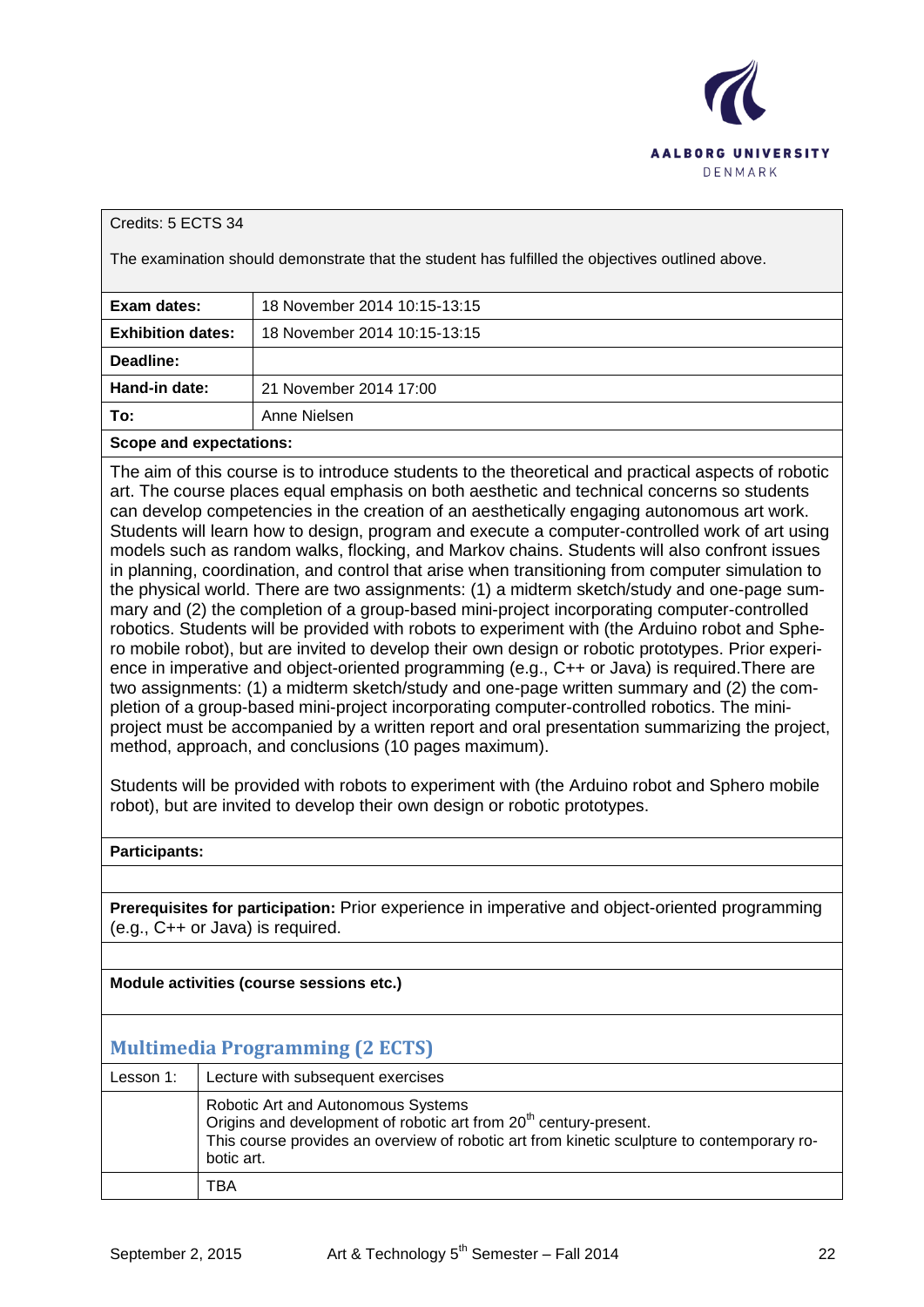

|           | Lecturer: Elizabeth Jochum                                                                                                                                                                                                                                                                                                                                                                                                                                                                                             |
|-----------|------------------------------------------------------------------------------------------------------------------------------------------------------------------------------------------------------------------------------------------------------------------------------------------------------------------------------------------------------------------------------------------------------------------------------------------------------------------------------------------------------------------------|
|           | <b>Required Readings:</b><br>"History of Robotic Art" (Eduardo Kaz)<br>"Robot and Cyborg Art" (Jack Burnham)<br>"The Machine as Autonomous Performer" (Bown et al.)                                                                                                                                                                                                                                                                                                                                                    |
|           |                                                                                                                                                                                                                                                                                                                                                                                                                                                                                                                        |
| Lesson 2: | Workshop with subsequent exercises.                                                                                                                                                                                                                                                                                                                                                                                                                                                                                    |
|           | <b>Robot Communications</b><br>Sending commands to and receiving reports from the robot.                                                                                                                                                                                                                                                                                                                                                                                                                               |
|           | <b>TBA</b>                                                                                                                                                                                                                                                                                                                                                                                                                                                                                                             |
|           | Lecturer(s): Lance Putnam                                                                                                                                                                                                                                                                                                                                                                                                                                                                                              |
|           | Assignments:<br>Programming exercises based on session.<br><b>Required Readings:</b>                                                                                                                                                                                                                                                                                                                                                                                                                                   |
|           | slides and other resources                                                                                                                                                                                                                                                                                                                                                                                                                                                                                             |
| Lesson 3: | Workshop with subsequent exercises.                                                                                                                                                                                                                                                                                                                                                                                                                                                                                    |
|           | Language of Motion I<br>Introduction to the concepts of turtles and random walks as a means for executing basic<br>motions.                                                                                                                                                                                                                                                                                                                                                                                            |
|           | <b>TBA</b>                                                                                                                                                                                                                                                                                                                                                                                                                                                                                                             |
|           | Lecturer: Lance Putnam                                                                                                                                                                                                                                                                                                                                                                                                                                                                                                 |
|           | Assignments:<br>Programming exercises based on session.<br><b>Required Readings:</b><br>Random walk - Wikipedia, https://en.wikipedia.org/wiki/Random_walk<br>Further Readings:<br>Abelson, H. and diSessa, A. A. (1980). Turtle Geometry: The Computer as a Medium for<br>Exploring Mathematics. MIT Press.<br>Braitenberg, V. (1984). Vehicles: Experiments in Synthetic Psychology. MIT Press.<br>Pearson, K. (1905). The problem of the random walk. Nature, 72:294, 318, 342. (Mostly for<br>historical interest) |
|           |                                                                                                                                                                                                                                                                                                                                                                                                                                                                                                                        |
| Lesson 4: | Workshop                                                                                                                                                                                                                                                                                                                                                                                                                                                                                                               |
|           | Lecturer: Peter Skotte                                                                                                                                                                                                                                                                                                                                                                                                                                                                                                 |
|           | <b>Required Readings:</b><br>"Designing Robots with Motion in Mind" (Hoffman and Ju)                                                                                                                                                                                                                                                                                                                                                                                                                                   |
|           | <b>LOCATION: Fab Lab</b>                                                                                                                                                                                                                                                                                                                                                                                                                                                                                               |
|           |                                                                                                                                                                                                                                                                                                                                                                                                                                                                                                                        |
| Lesson 5: | Lecture with subsequent exercises                                                                                                                                                                                                                                                                                                                                                                                                                                                                                      |
|           | Language of Motion II<br>Kinesics, flocking/swarming: What do these behaviors and motions indicate about narra-<br>tive? What narrative, interactive, or dramaturgical potential can we tap into using these<br>external physical behaviors? This lecture considers the use of flocking and swarming algo-<br>rithms in robotic art installations.                                                                                                                                                                     |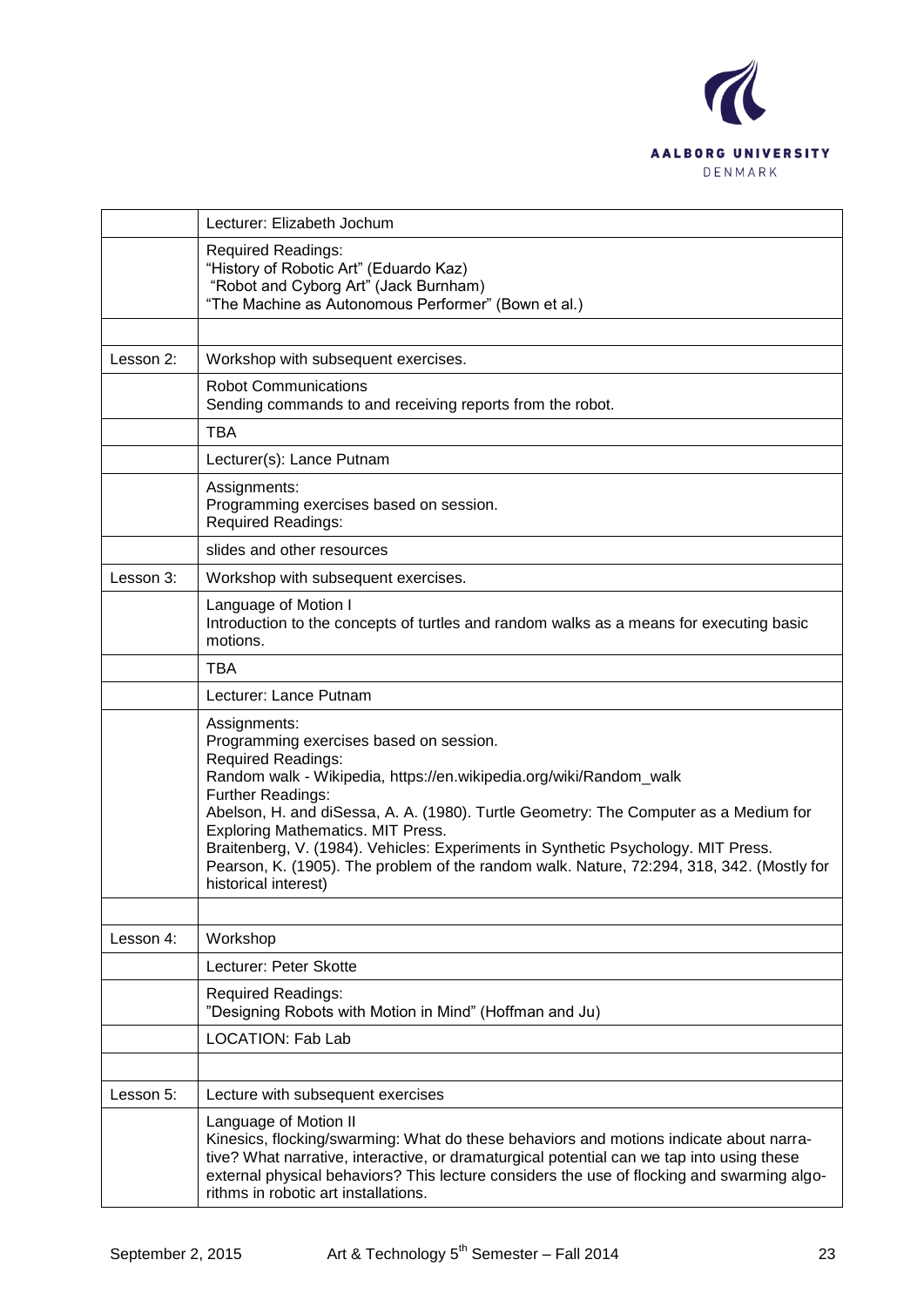

|           | n-class presentations of mid-term sketch/studies with evaluation and feedback. One page<br>summaries due.                                                                                                                      |
|-----------|--------------------------------------------------------------------------------------------------------------------------------------------------------------------------------------------------------------------------------|
|           | <b>Required Readings:</b><br>Control and Art (Spring, 2013)<br>"So You Think You Can Dance" (Schoellig et al.)<br>"Generating Music from Flocking Dynamics" (Hueppe et al.)<br>Morphology of Movement (George Rickey)          |
|           | Lecturers: Elizabeth Jochum                                                                                                                                                                                                    |
|           |                                                                                                                                                                                                                                |
| Lesson 6: | Lecture with subsequent exercises                                                                                                                                                                                              |
|           | Markov Chains and "Acting for Robots"<br>Composing simple motions with state transition networks (Markov chains). Non-functional<br>animations and simulated interactions.                                                     |
|           |                                                                                                                                                                                                                                |
|           | Lecturers: Lance Putnam, Elizabeth Jochum                                                                                                                                                                                      |
|           | Assignments:<br>Programming exercises based on session.<br><b>Required Readings:</b><br>Markov Chains: A Visual Explanation by Victor Powell:<br>http://setosa.io/blog/2014/07/26/markov-chains/                               |
|           |                                                                                                                                                                                                                                |
| Lesson 7: | In-class demonstrations                                                                                                                                                                                                        |
|           | Oral presentation of projects and in-class demonstrations.<br>At the end of the presentations, the class will decide which projects will be presented at the<br>conference "How To Do Things With Art." Held at AAU in Week 46 |
|           | Lecturers: Lance Putnam and Elizabeth Jochum                                                                                                                                                                                   |
|           |                                                                                                                                                                                                                                |
|           |                                                                                                                                                                                                                                |
| Lesson 8: | How To Do Things with Art                                                                                                                                                                                                      |
|           | Students in the class are required to attend or participate in the conference at AAU:<br>http://www.en.cgs.aau.dk/research/conferences/howtodothingswithart/                                                                   |
|           | Lecturers: Lance Putnam and Elizabeth Jochum                                                                                                                                                                                   |

# **Module 22 "Electives" (Valgfag)**

Location of module:  $5<sup>th</sup>$  and/or  $6<sup>th</sup>$  semester Credits: 5 ECTS Method of working: Individual, or project work in groups

Module contents: The contents of the module will vary according to the academic profile pursued by the student. The contents will be shaped by the modules chosen by the students from the list offered by the various study programs at the faculties of engineering, science and medi-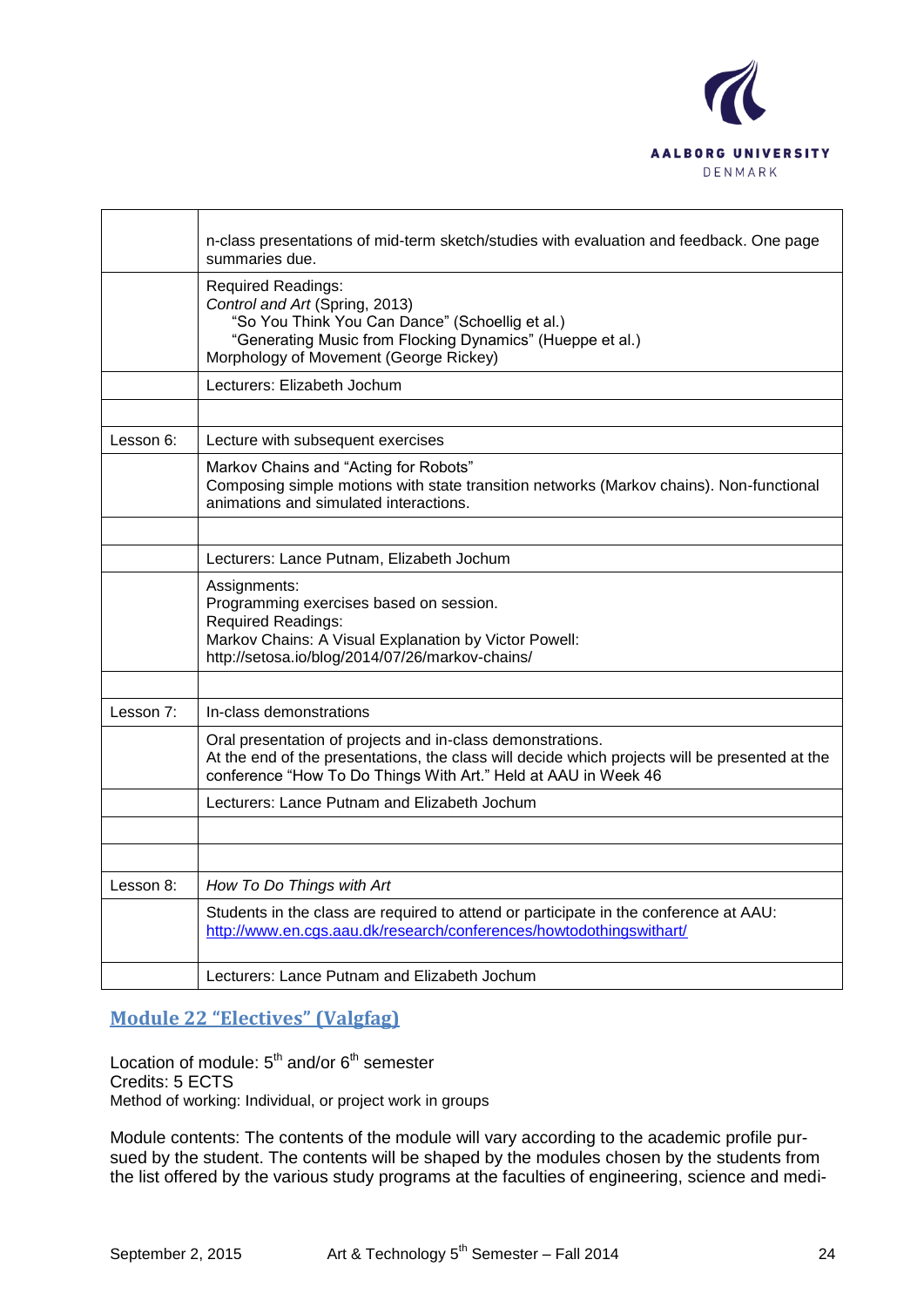

cine, social sciences, and humanities. Thus, electives offered may be of the following character and academic contents:

- **Mathematics**
- Nordic architecture, design and art
- Advanced programming
- Advanced aesthetic theory
- Advanced theory of architecture and design
- Advanced theory of science
- Advanced communication and/or media theory
- Advanced interaction technology
- Rhetoric
- Entrepreneurship and Economics

The Board of Studies must approve electives selected by the students no later than mid-August. In connection with the approval of electives, students must state the academic profile they wish to pursue.

General objectives:

That the students select one or more subjects relevant to their study program, and which may support their specific academic profile and specialization thereof – including any further academic perspective the students may have in relation to possible choice of MA program.

Specific objectives:

See the study program regulations of the module in question.

The module is completed with:

### **Examination 22**

The examination will be conducted in accordance with the examination procedure laid down by the Board of Studies in question and the study program regulations of the elective(s)/elective modules in question.

In case the Board of Studies of Art & Technology offers the elective module, the examination is internal, and the following will apply:

Form of examination: c)

The examination is a free assignment, which is evaluated by one examiner and awarded a pass/fail grade.

Number of pages: the written work must not exceed 10 pages.

Evaluation: pass/fail. One examiner evaluates the assignment. In case of a Fail grade, an external examiner will also evaluate the assignment.

Substitution: the examination may be substituted by satisfactory and active participation in courses, i.e. 80% presence and submission of all assignments set during the course.

Credits: 5 ECTS